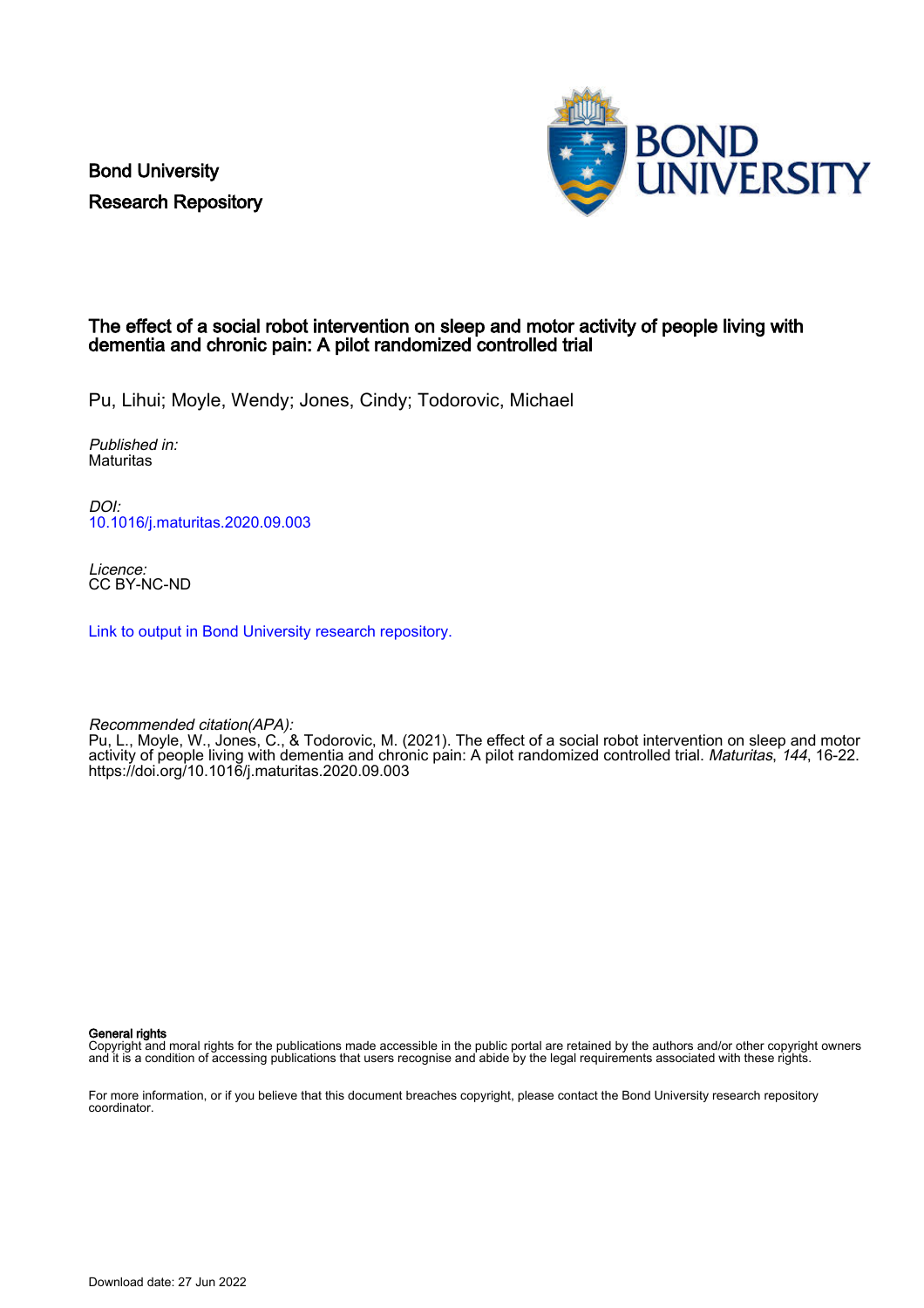## Title

**The effect of a social robot intervention on sleep and motor activity of people living with dementia and chronic pain: a pilot randomized controlled trial Running title-**PARO for sleep and motor activity in dementia

Lihui Pu, MSN<sup>a,b\*</sup>, Wendy Moyle, PhD<sup>a,b</sup>, Cindy Jones, PhD<sup>b,c</sup>, Michael Todorovic, PhD<sup>a,b</sup>

<sup>a</sup> School of Nursing and Midwifery, Griffith University, Australia

<sup>b</sup> Menzies Health Institute Queensland, Griffith University, Australia

<sup>c</sup> Faculty of Health Sciences & Medicine, Bond University, Australia

Corresponding author:

\*Lihui Pu, MSN

Menzies Health Institute Queensland, Griffith University, 2.18 Health Sciences (N48), 170

Kessel Rd, Nathan, Brisbane, Queensland, 4111, Australia.

E-mail address**:** [lihui.pu@griffithuni.edu.au](mailto:lihui.pu@griffithuni.edu.au)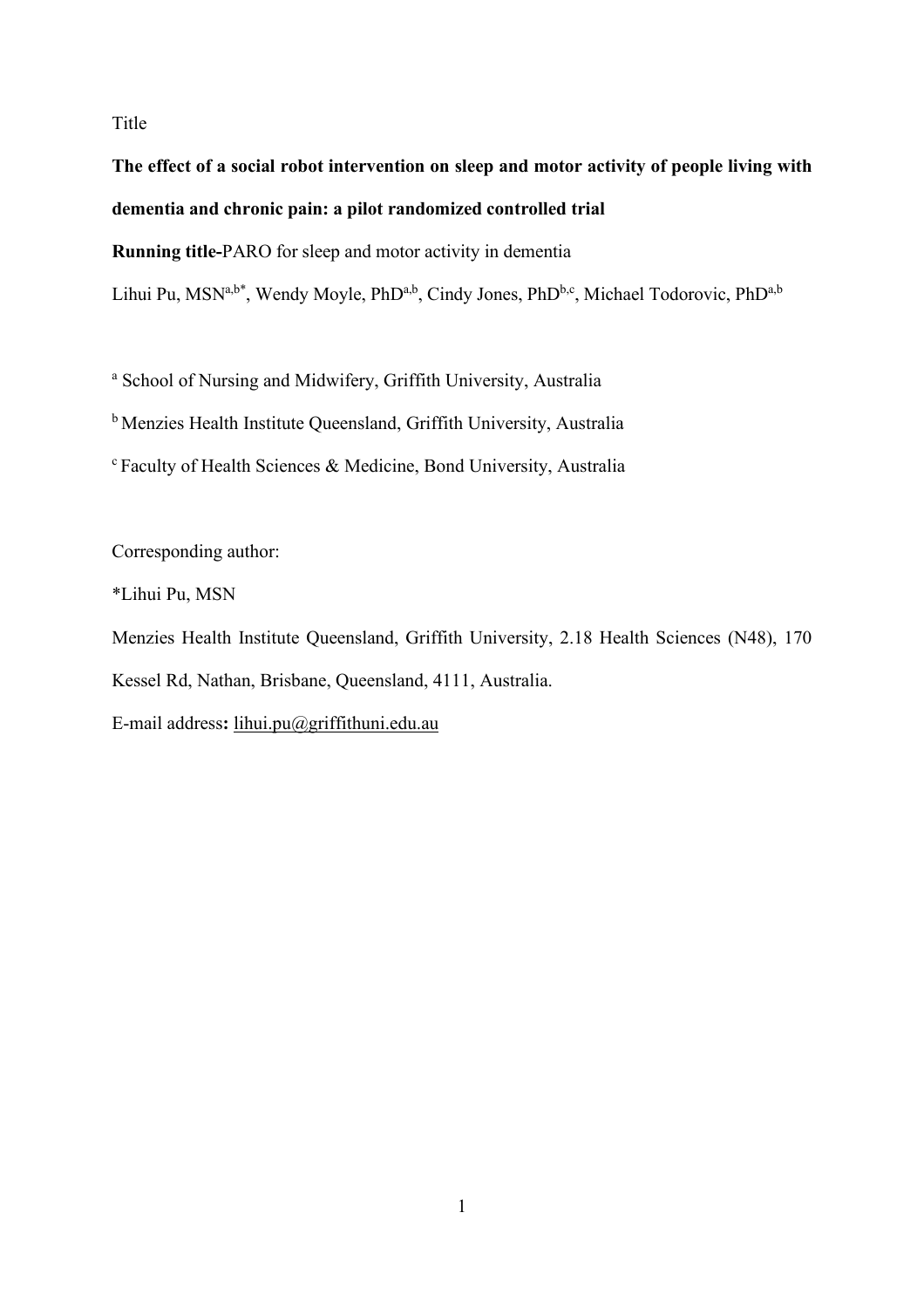## **Highlights**

- People with dementia living in RACFs are largely inactive and often have sleep disturbances.
- A non-facilitated individual PARO intervention had some effect on sleep duration.
- There was no evidence that PARO had an effect on motor activity.
- Using wearable actigraphy for research in people with dementia is challenging.

#### **Abstract**

**Objective:** To investigate the effect of a social robot intervention on sleep and motor activity in nursing home residents living with dementia and chronic pain.

**Method:** A pilot randomized controlled trial was conducted with 41 residents from three Australian nursing homes. People living with dementia and chronic pain were randomized into either a 30-minute daily social robot (PARO) condition or a usual care condition during six weeks. Sleep and motor activity were assessed by actigraphy at four-time points: week 0 at baseline, week one, week six, and after the intervention. Data were reduced into daytime (8:00am - 7:59pm) and night-time (8:00pm - 7:59am) summaries. Change scores for each time point compared to baseline were computed for data analysis and the generalized estimating equation model with imbalanced baseline values added as covariates were performed.

**Results:** At week one, residents in the PARO group had a greater increase in the night sleep period (1.81, 95% CI: 0.22 to 3.84, *p* = 0.030, Cohen's *d* = 0.570). At week six, residents in the PARO group showed a greater increase in daytime wakefulness (1.91, 95% CI: 0.09 to 3.73,  $p = 0.042$ , Cohen's  $d = 0.655$ ) and a greater reduction in daytime sleep  $(-1.35, 95\%$  CI: -2.65 to -0.05,  $p= 0.040$ , Cohen's  $d= 0.664$ ). No significant results were found for motor activity.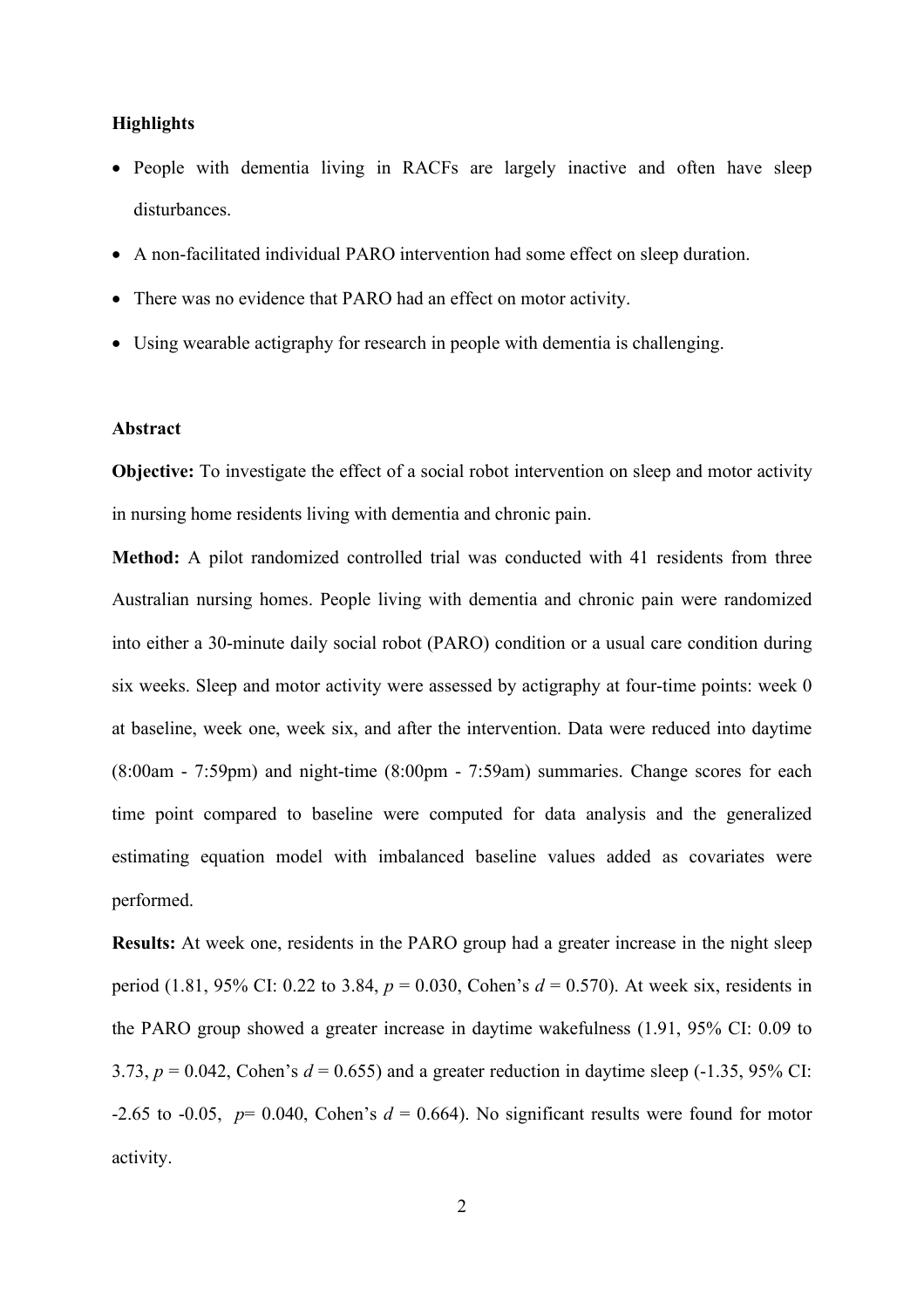**Conclusion:** PARO could be a potentially beneficial therapy to improve sleep patterns for nursing home residents living with dementia and chronic pain, but the effect of PARO on motor activity needs further research.

Australian New Zealand Clinical Trials Registry (ACTRN12618000082202).

**Keywords:** dementia, pain, sleep, motor activity, actigraphy, nursing homes

#### **1. Introduction**

Sleep disturbances and physical inactiveness are common in people with dementia living in residential aged care facilities (RACFs). Up to 70% of individuals with dementia are affected by disturbed sleep [1] and people with dementia living in residential aged care facilities (RACFs) are reported to spend around 85% of their daytime physically inactive [2]. Disturbed sleep and decreased physical function can have significant consequences, such as greater risks of injuries [3] and increased caregiver burden [4]. Pain is generally linked to sleep disturbances [5] and may inhibit physical activity [6]. Over half the people with dementia living in RACFs are affected by pain [7]. Evidence suggests that appropriate pain management may improve sleep [8] and physical functions of residents with dementia [9].

Despite the increasing use of pain medications, over 50% of residents living in RACFs are affected by clinically relevant pain that may trigger behavioral and psychological symptoms [10]. There is some evidence that psychosocial interventions may be effective in pain alleviation for people with dementia [11]. Social robots, which are defined as an artificial agent embodied with features of a human or an animal, has been identified as an approach to meet the mental health needs of older adults through interaction or information exchange [12]. Social robots are reported to improve the well-being of a variety of population, especially for older adults with dementia [13]. Sleep quality and motor activity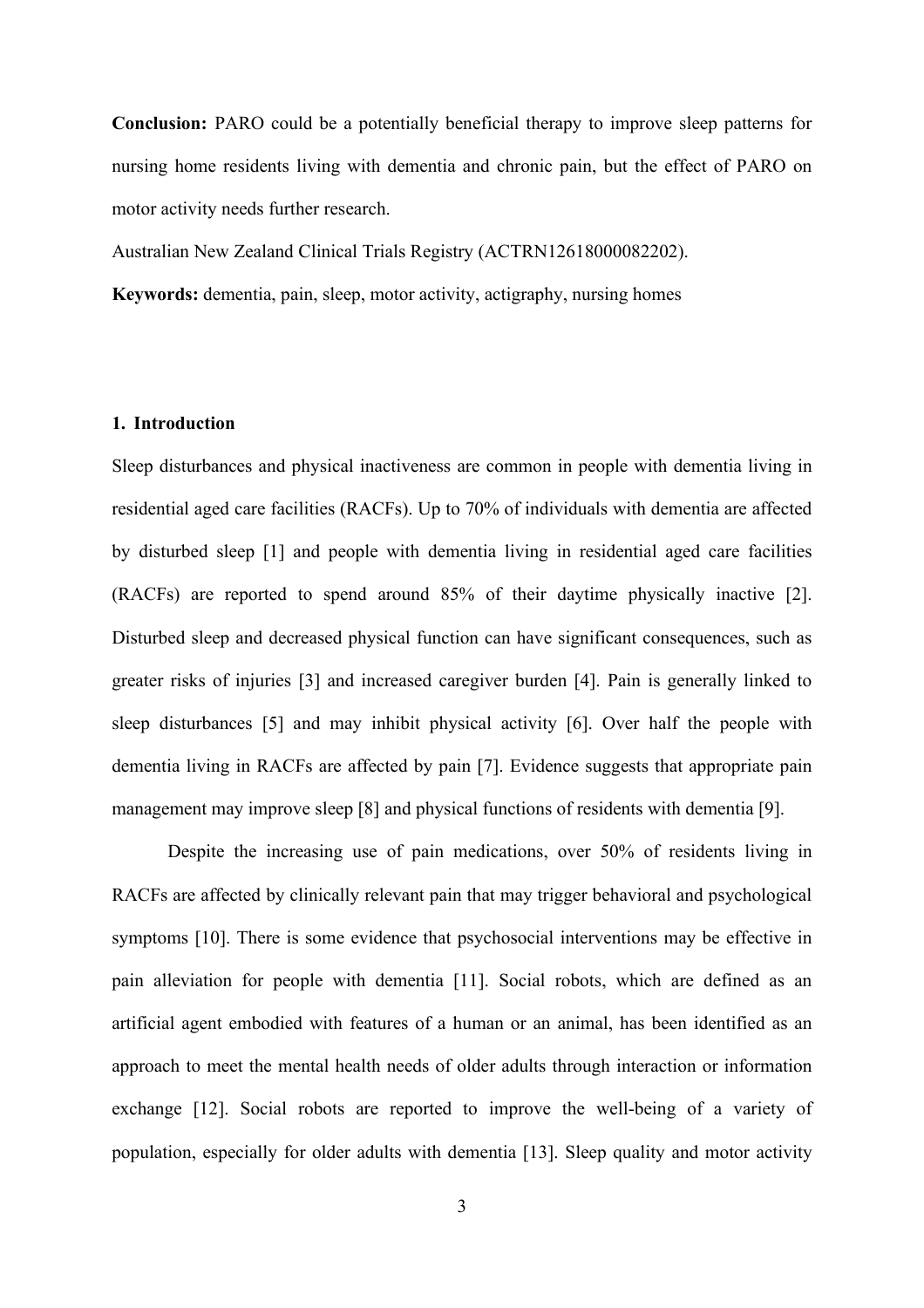are important indicators of well-being, but until now have not been widely measured as effective outcomes in studies using social robots. Several studies suggest that social robot interventions may have the potential to positively affect sleep parameters for people with dementia. For example, the robotic seal PARO, has been reported to improve sleep behaviors for people with dementia [14]. Studies with older women showed that living with a communication robot tended to increase nocturnal sleep hours and decrease the difficulty in maintaining sleep [15]. Additionally, one study found that participants in a PARO group had a greater reduction in night-time motor activity than the usual-care group [16]. Although studies have demonstrated potential benefits of social robots for people with dementia, none of these studies reported its effect on people with both dementia and chronic pain from randomized controlled trials. While chronic pain may be a risk factor for sleep problems and physical functions in older persons, PARO is hypothesized to have the potential to reduce pain and subsquently lead to improvements in sleep and motor activity for people with dementia and chronic pain living in RACFs.

## **2. Methods**

#### *2.1 Design*

This study was performed as part of a pilot randomized controlled trial, exploring the feasibility and effect of a social robot (PARO) intervention for people with dementia and chronic pain living in RACFs in Australia from January 2018 to January 2019 [17]. Participants were randomized into either a daily (Monday to Friday) 30-minute individual, non-facilitated PARO condition or a usual care condition (e.g., music, bingo, activities, etc.) for six weeks by a computer-generated random list. Given the nature of psychosocial interventions, both participants and researchers were not blinded to the random allocation. Sample size calculation was based on the primary outcome of observational pain levels [17]. Our previously published paper of the study primary outcomes indicated the PARO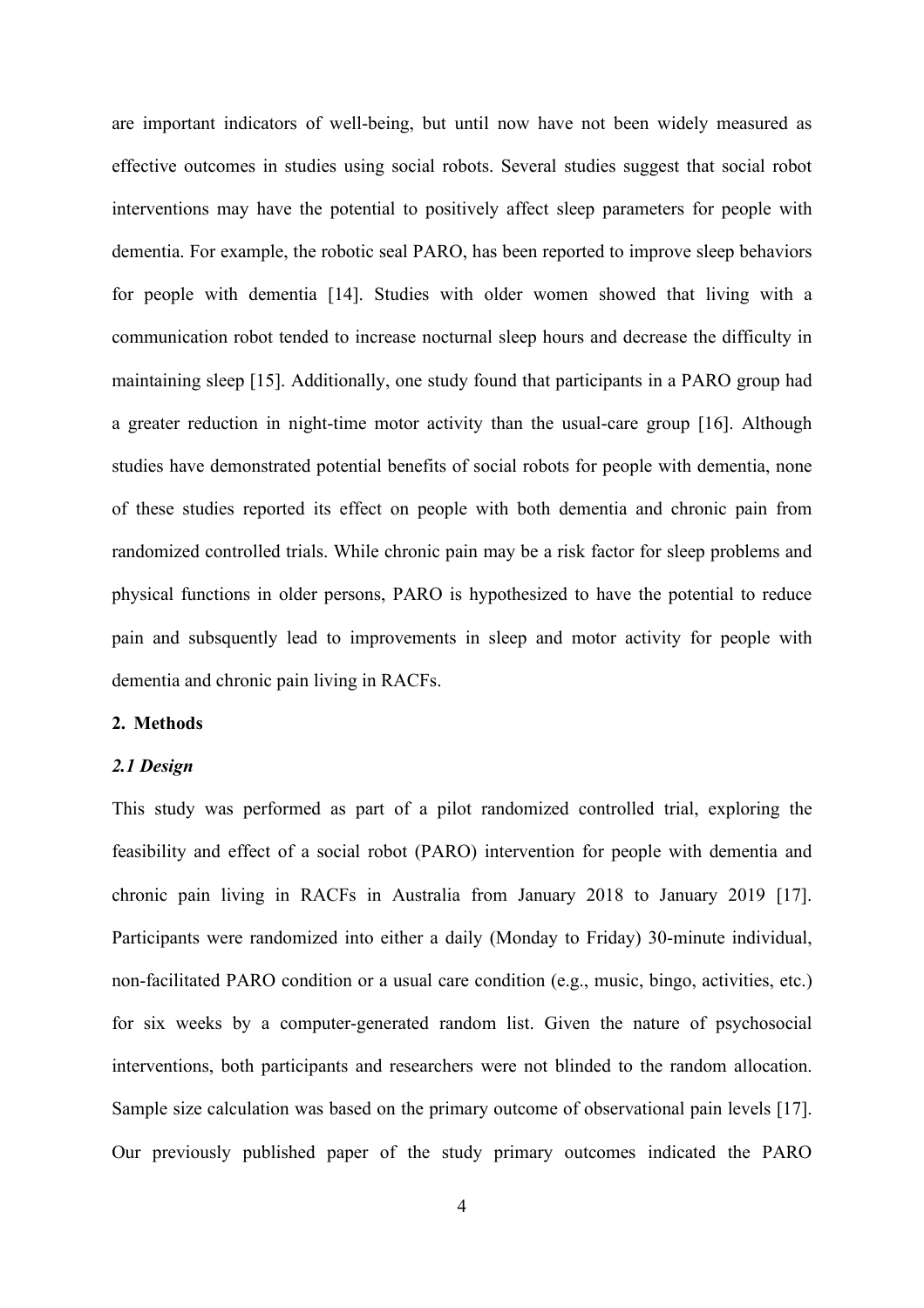intervention shows promise in reducing pain and as needed medications for individuals with dementia in RACFs [17]. In this paper, findings from the study's secondary outcomes of sleep and motor activity are presented. Due to the lack of studies in this area, preliminary evidence from this pilot RCT may help determine the effect of the PARO intervention on sleep and motor activity in people with dementia and chronic pain living in RACFs and to inform the required sample size for a larger trial.

#### *2.2 PARO*

PARO, a therapeutic robotic seal, is a psychosocial intervention and can be described as a socially assistive robot to enhance communication, socialisation, and emotional connection for people living with dementia [18]. PARO has the appearance of a baby harp seal and is covered with artificial fur. It has four senses of sight, hearing, balance and tactile to respond and communicate with users by moving or making a sound. Interacting with PARO can make people feel happy and they may enjoy having PARO for a companion, which reflects the therapeutic effect of PARO on users [18].

#### *2.3 Sample*

Convenience sampling was used to recruit participants who met the following criteria**:**

(1) Aged 65 years and older; (2) Participants must have been diagnosed with some form of dementia, or probable diagnosis of dementia; (3) Being prescribed pain medications or an indication of chronic pain. For those who cannot self-report pain, proxy reports of pain from registered nurses (RNs) for the previous week were obtained; (4) Demonstration of perceived senses for interaction with PARO, such as vision, hearing or touch; and (5) Living in a facility for more than three months.

Participants were ineligible for participation if they met at least one of the following criteria: (1) Diseases such as acute exacerbation of chronic obstructive pulmonary disease or renal failure that required residents to be admitted to hospital frequently; (2) Terminal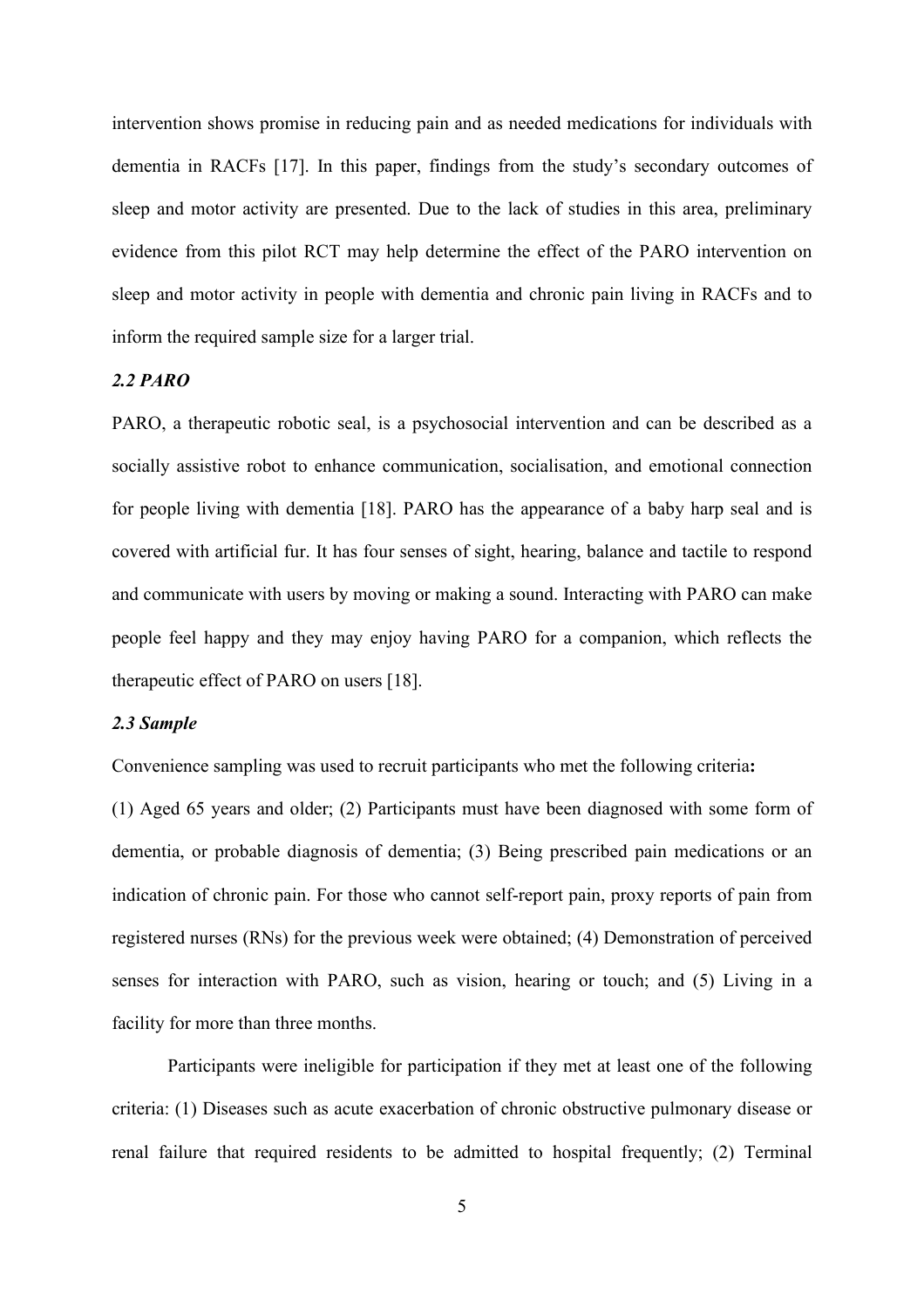illnesses where the resident is in the final palliative stage; (3) A diagnosis of a major mental illness such as schizophrenia; (4) Infectious diseases or with an open wound that was unable to be covered.

#### *2.4 Outcome measures*

Socio-demographic information of participants was assessed at baseline. Cognitive status was assessed using the Mini-Mental State Examination (MMSE) [19]. Medical conditions, dementia subtypes and medication use were audited from the residents' medical records. Researchers collected proxy assessments of pain history (e.g., pain frequency, onset, intensity, locations, and nonpharmacological therapies) through structured interviews with the nursing staff who had regular contact with the resident.

Given the challenges of measuring sleep and motor activity in people with dementia, the use of actigraphy was deemed to be feasible and acceptable in people with dementia [20, 21]. It is an objective measurement of sleep patterns and motor activity while avoiding reliance on over- or under-estimated reports from caregiver [21, 22]. The actigraphy used in this study was the SenseWear Professional 8.0 activity armband (Body Media, Inc) [23]. It is a wireless, slim, nonintrusive armband which is placed on participants' upper non-dominant upper arm over the tricep muscle and held in place by a Velcro armband. Several sensors related to sleep and motor activity are incorporated into this device. Data was collected over 24 hours with participants on four occasions: (1) Sunday of week 0 before the intervention (baseline); (2) Monday of the first week for intervention (at week 1); (3) Friday of week six for intervention (at week 6); and (4) Saturday of week six (after), removing only for bathing or discomfort. Care workers were trained on how to put on and take off the armband. Instructions for administering the SenseWear were also placed in the residents' rooms and in the nurses' office to explain the use of the actigraph and objectives of the study. The researcher checked the skin of the resident daily to ensure that the armband did not cause a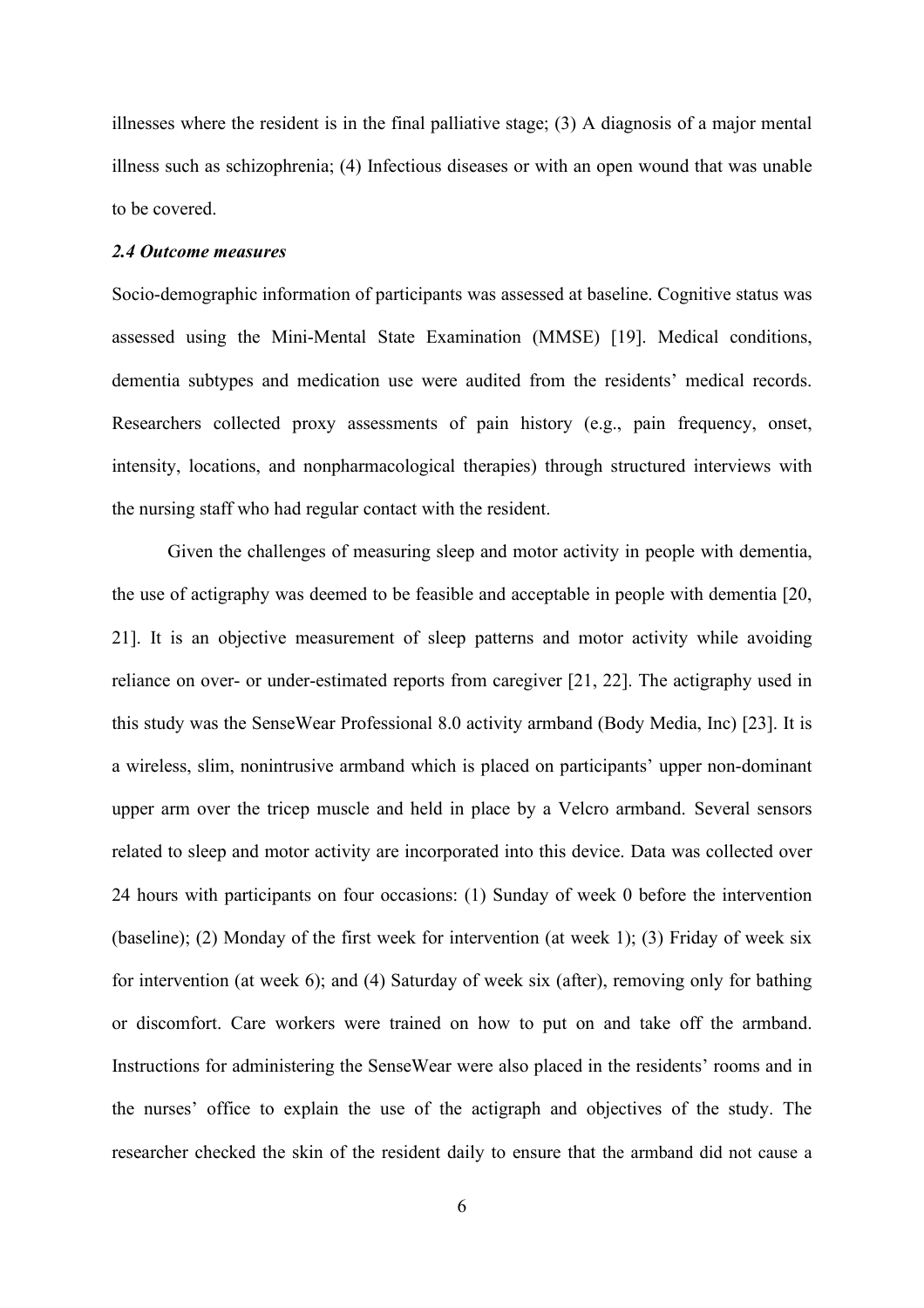tear, lesions, or rash and swelling due to allergy.

According to a previously published study [16], data at each time point were reduced into daytime (8:00am - 7:59pm) and night-time (8:00pm - 7:59am) summaries. Outcomes were changes in participants' levels of sleep and motor activity at week six. Sleep patterns were measured by the time spent (hours) (1) lying down; (2) awake; and (3) sleep (light sleep, deep sleep and very deep sleep). Motor activity was measured by (1) skin temperature; (2) distance walked (kilometers); (3) number of steps taken; (4) time spent (hours) in at least light physical activity (>1.5 metabolic equivalent of task); and (5) energy expenditure (kcal). Short term and prolonged effects at week 1 and week 6 were also examined respectively.

## *2.5 Data analysis*

All data analysis was conducted using IBM SPSS Statistics software 25.0. The last observation carried forward was used to manage missing data for outcomes. SenseWear data were extracted using SenseWear software and then uploaded to a password protected PC for analysis. The generalized estimating equation (GEE) model with imbalanced baseline values added as covariates was used to explore the effect of PARO interventions on outcomes. Change scores from baseline to each time point with 95% confidence intervals (CIs) between two groups were computed for analyses. Cohen's *d* for effect size  $(0.20 = \text{small effect}, 0.50 =$ moderate effect, and  $0.80$  = large effect) [24] was calculated and statistical significance was set at *p*<0.05.

#### **3. Results**

Forty-three residents from three RACFs were randomly allocated to the intervention group (*n*=21) and the control group (*n*=22). Two residents from the control group refused to put on the armband, and they were excluded from the data analysis. The attrition rate of participants was 7.0% with three drop-outs due to death  $(n=2)$  and loss of interest  $(n=1)$ . No adverse events (e.g., skin tear, allergy, etc.) were recorded during the data collection. Figure 1 shows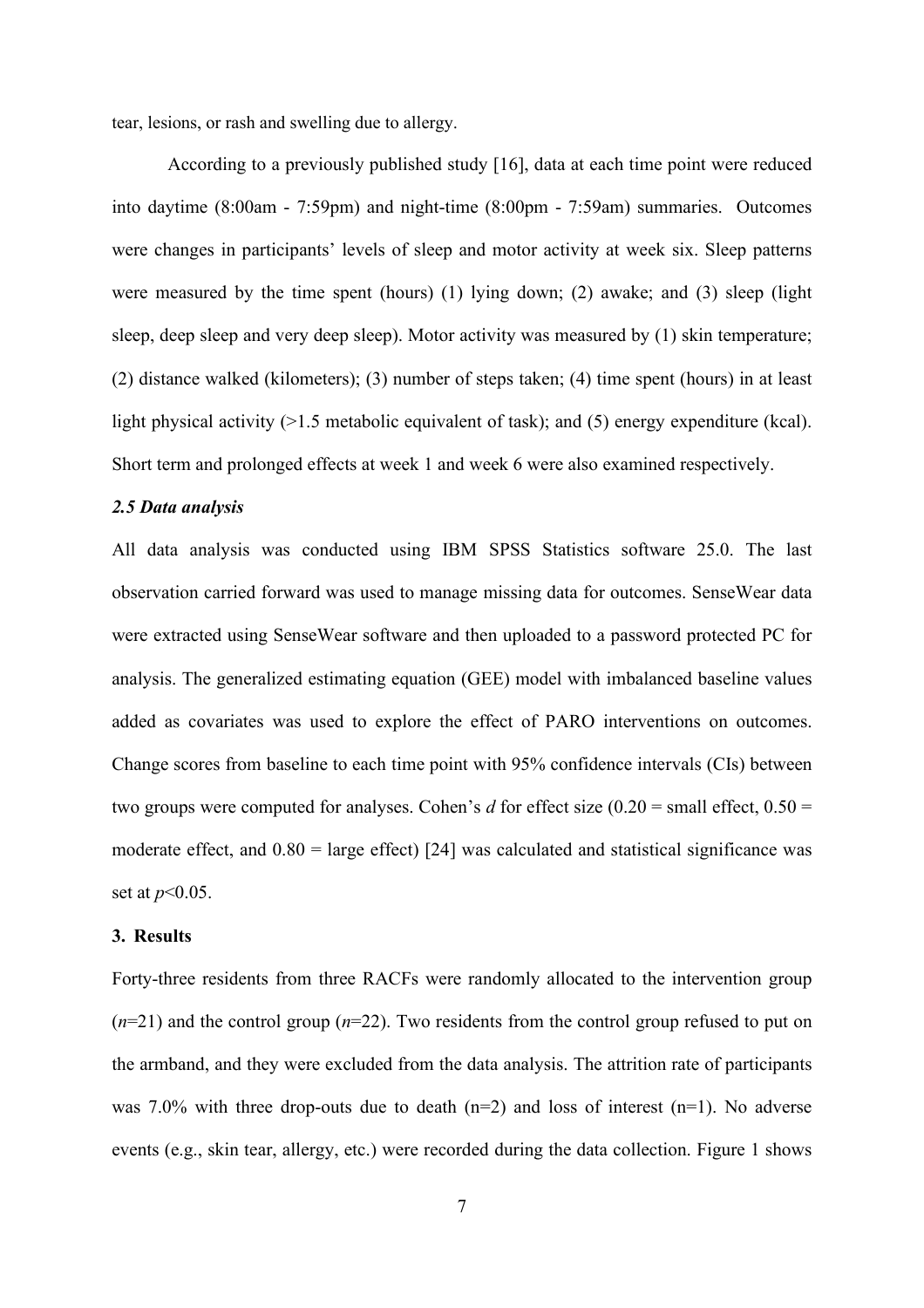the CONSORT flow diagram.

#### *<Inert Figure 1 here>*

#### *3.1 Demographic comparisons between the two groups*

The percentage of females is significantly higher  $(p=0.033)$  in the intervention group (85.7%) than in the control group (55.0%). Apart from gender, the demographics and medical conditions of participants in the two groups were comparatively similar before the intervention (Table 1).

*<Inert Table 1 here>*

#### *3.2 Baseline outcome measures between the two groups*

Compared to residents in the control group at baseline, residents in the PARO group had fewer daytime step counts ( $p=0.039$ ), shorter night-time awake hours ( $p=0.030$ ) and less daytime  $(p=0.032)$  and night-time  $(p=0.039)$  energy expenditure (Table 2).

*<Inert Table 2 here>*

#### *3.3 The effect of PARO intervention on sleep and motor activity*

## *The effect of the six-week PARO intervention*

At the end of the six-week PARO intervention, compared to the control condition, the duration of daytime wakefulness was significantly increased (1.91, 95% CI: 0.09 to 3.73, *p*=0.042, Cohen's *d*=0.655) and the duration of daytime sleep was significantly decreased (-1.35, 95% CI: -2.65 to -0.05, *p*=0.040, Cohen's *d*=0.664) in the PARO group, especially in the reduction of daytime light sleep  $(-1.27, 95\% \text{ CI: } -2.36 \text{ to } -0.19, p=0.023, \text{ Cohen's}$ *d*=0.746) (Table 3). There were no significant differences in daytime motor activity and all night-time outcomes.

## *Short-term effect of PARO intervention*

After one session of PARO intervention at week 1, the increase in the duration of light sleep at night was significantly higher in the PARO group when compared to the control group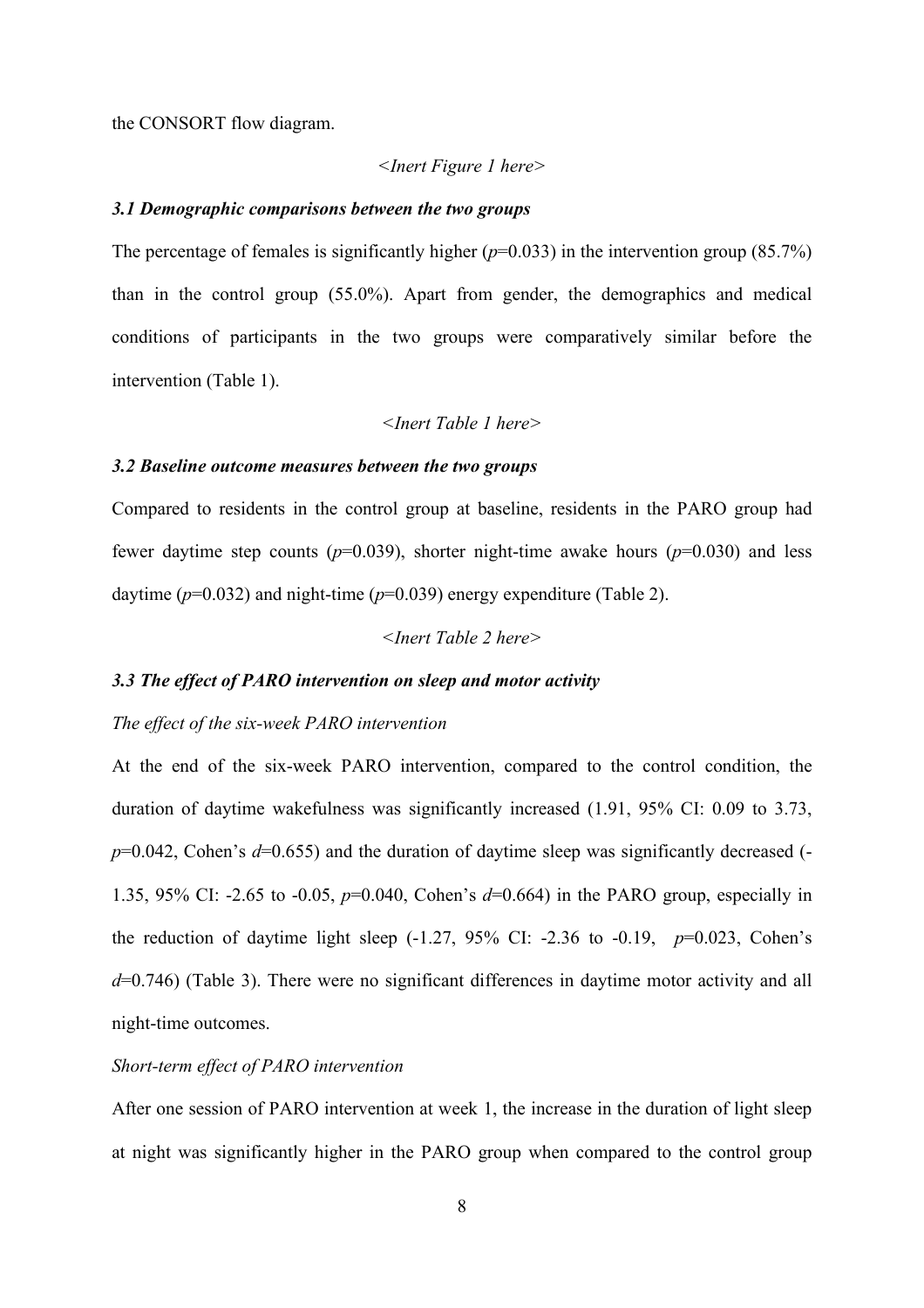(1.81, 95% CI: 0.22 to 3.84, *p*=0.030, Cohen's *d*=0.570) (Table 3). However, no significant differences were found in daytime outcomes.

#### *Sustained effect of PARO intervention*

There were no significant differences in the change of sleep and motor activity between the PARO and control group after the six-week intervention (Table 3), which means that there was insufficient evidence to support the sustained effect of the PARO intervention on any outcomes.

#### *<Inert Table 3 here>*

#### *3.4 The use of SenseWear armband with people with dementia*

The SenseWear armband was not well tolerated in people with dementia, with just seven participants having a valid wear-time of  $\geq 10$  hours for four measurements. The average length of wear-time was 10.16 ( $\pm$  2.68) hours during day time and 9.73 ( $\pm$  4.2) hours at night. The main reason for low compliance was that residents took off the armband due to their unwillingness to wear the armband, especially at night. All devices were returned intact with no evidence of damage but an unknown technical issue in the extract of data was experienced with one device. Moreover, over half of the participants had problems with mobility and used a walker or were fully bedbound and this may have had an impact on the accuracy of detection of step counts.

#### **4. Discussion**

To our knowledge, this was the first attempt to assess the effect of PARO on sleep and motor activity for individuals living with dementia and chronic pain. An individual, non-facilitated interaction with PARO was found to have some effects in reducing daytime sleep and improving night-time sleep when compared with a usual care routine. However, no significant results were found for motor activity. These results suggest that PARO may have the potential to improve sleep in residents experiencing chronic pain and dementia.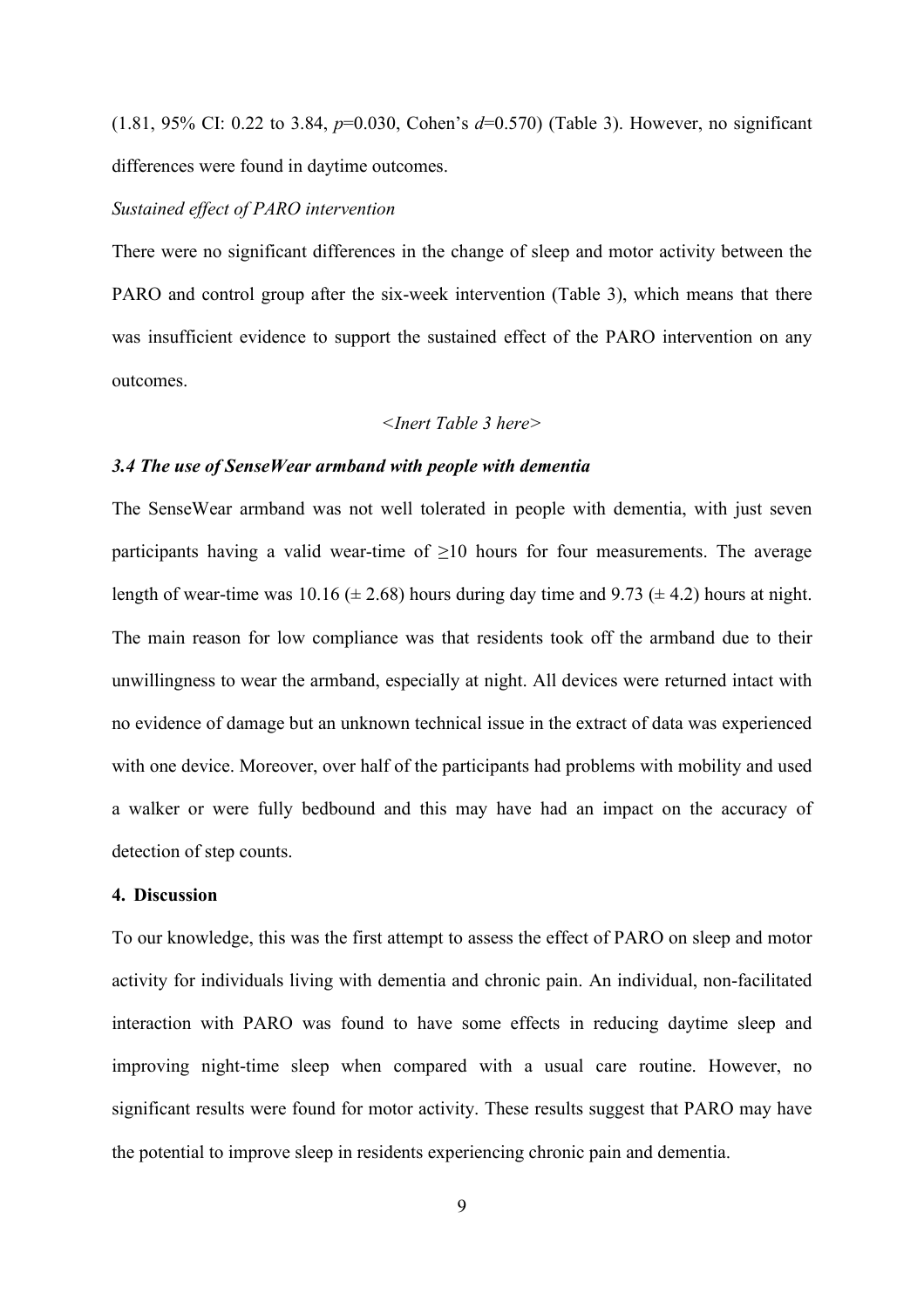Some studies have demonstrated the effect of interacting with robots on sleep patterns. For example, a robot at the RACF could provide the opportunity for residents to stimulate their day-time activity and thus help residents develop better daytime and nighttime sleeping patterns [25]. Results from interviews with residents with dementia indicated that interacting with PARO made people feel calm and this could help with their sleep [26]. Similarly, care staff reported that a robotic cat may bring feelings of calm and safety for residents and thus may be used as an alternative for sedative medication [27]. This may be explained by the fact that social robots may have similar benefits to live pets and their presence could provide a sense of safety and security, which could promote sleep [28]. However, two previous studies [16, 29] found no significant effect of PARO on the sleep of people with dementia.

Several reasons regarding the participants and the intervention format may contribute to these inconclusive results. The trial population in this current study had a lower level of mobility due to chronic pain and a lower level of cognitive function at baseline than the population of larger published RCTs [16, 29]. The degree of cognitive impairment could impact the intervention efficacy of PARO on participants but the relationship between the severity of cognitive impairment and responses from using social robots remains unclear [13]. Another reason that results may have diverged from past trials is the frequency and duration of the intervention. A daily 30-minute intervention for five days a week was applied in this study, which is more frequent and longer than previous studies with only 15-minutes for three sessions per week [16] or 10-minute for two sessions per week [29]. There is still currently an absence of consensus on the appropriate intervention dose of PARO intervention for people with dementia which could impact on the intervention efficacy of PARO. The challenges of using social robots in clinical practice have been reported, including the high cost (US\$6000) [30] and a lack of skills and confidence to the uptake of social robots in daily practice [31].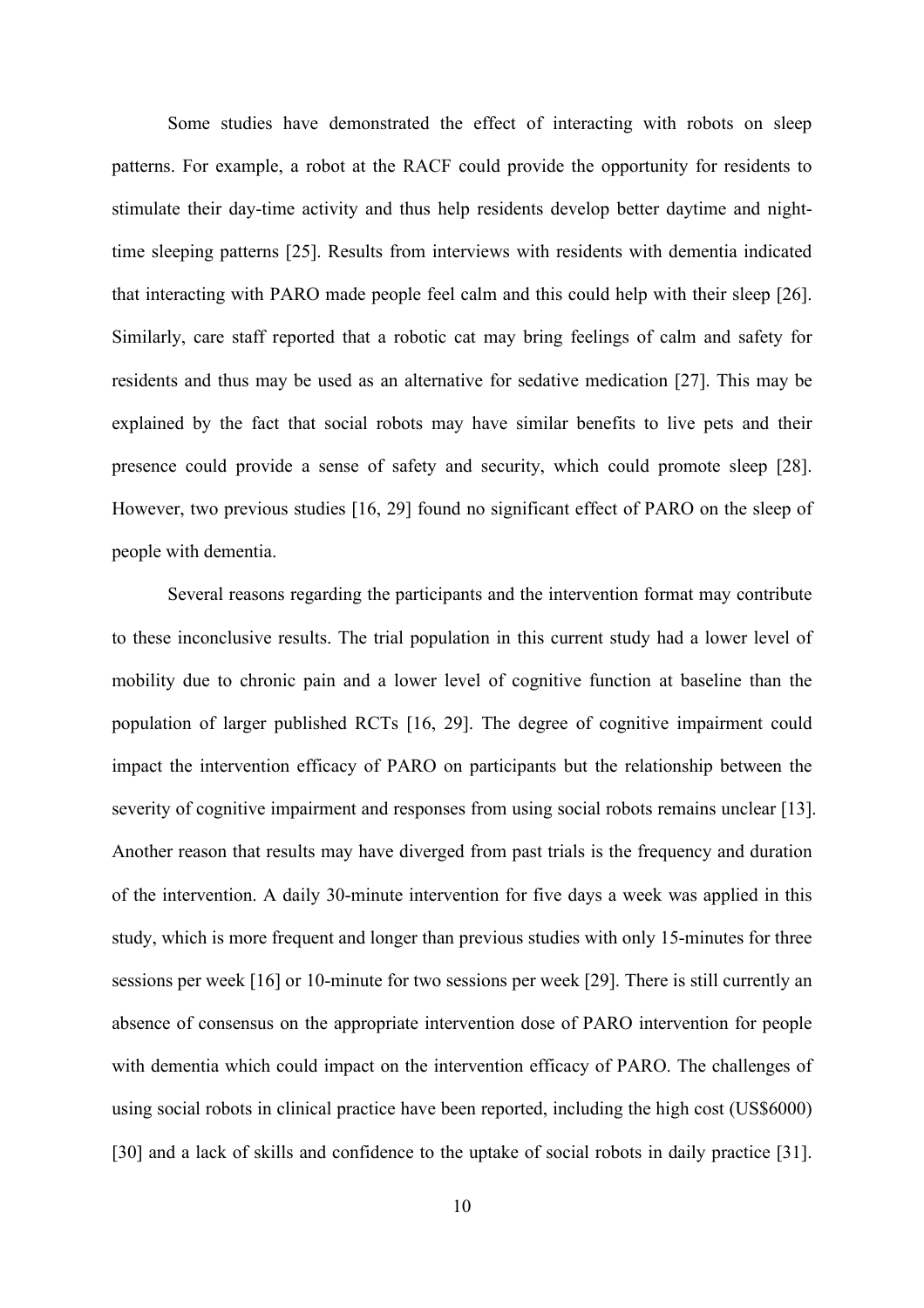Previous research on PARO was researcher-centered [30] and stakeholders including clinicians, families, policymakers and organizational leaders need to be engaged to identify strategies to enable the successful translation of robotic technology into practice.

It is challenging to maintain the compliance of wearing the SenseWear armband for people with dementia for a prolonged period. A systematic review reported that the issue of repeated removal of actigraphy devices, in particular at night, often occurs in studies involving people with dementia [21]. Therefore, low compliance with wearing the devices results in a large source of data loss and creates interpretation issues. Researchers generally require at least 10 hours of wear time to ensure accurate estimates of motor activity [22]. However, it should be noted that this is based on younger participants who were cognitively healthy, and therefore, there was no wear time requirement in this study and this requirement may differ in older adults with dementia. Moreover, the armband was unable to detect the movement of arms and measure step counts when people are using a walker. Some researchers recommend attaching the device to the hip via an elastic belt to measure motor activity and improve compliance in people with dementia [32]. However, the attachment methods may depend on the design of the actigraphy or the study outcomes, as well as feasibility within the study population. It is therefore recommended to develop a protocol of using device-based sleep and activity monitoring tailored to people with dementia in terms of placement site, methods of attachment and the number of days of recording. Approaches are needed to improve compliance with protocols by avoiding the removal of the device and increase the sensitivity to detect sleep and motor activity of cognitively impaired subjects.

This study has several limitations. First, this trial was conducted with a small sample of 41 residents with dementia and chronic pain living in RACFs in Australia, and results may not be generalizable to people in other settings with different conditions. Moreover, future studies with a larger number of participants would allow for subgroup analysis to investigate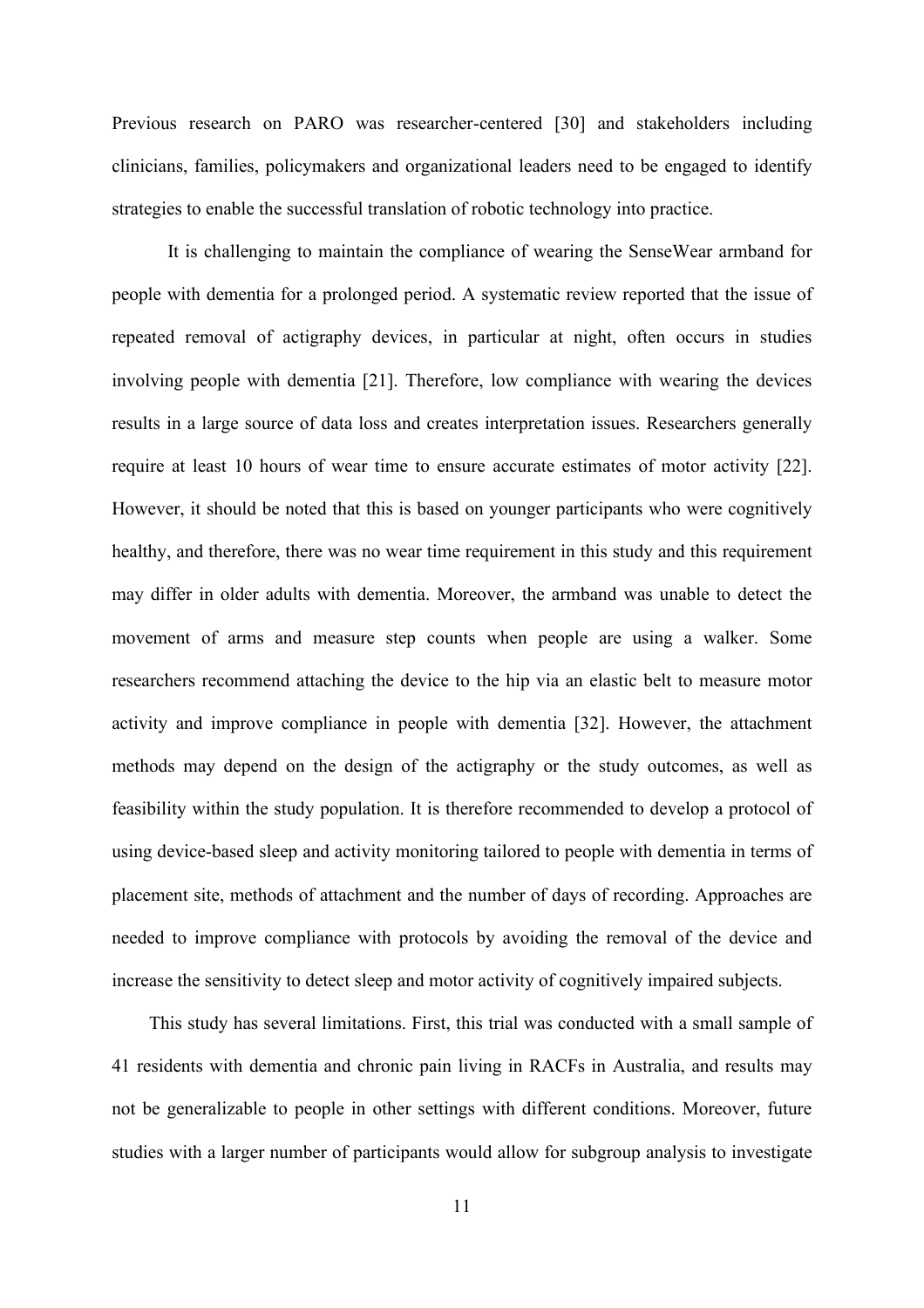personal (e.g., impaired mobility), environmental (e.g., secure dementia care units) and organizational factors (e.g., exercise programs) relating to physical activity [33] and sleep [34] in people with dementia living in RACFs. Second, although the duration of wearing the actigraphy was comparable between the intervention and usual care groups with an average on-body time of 10 hours (out of 12 hours), results should be interpreted with caution as longer wear-time may produce different results. Third, only a 24-hour period was recorded at each time point and this may reduce the internal validity and reliability of the results considering the high levels of individual variations in daily physical activities. Evidence suggests at least three consecutive days of recordings are necessary to accurately estimate daily physical activity in older adults [35]. Despite the control of gender in the analysis, the imbalance of gender ratio between two groups may bring bias to results as studies suggest that females may respond and interact more positively to PARO compared to males [36]. Finally, although the blinding of participants and researchers were compromised in this study, this might not significantly affect objective outcomes.

#### **5. Conclusion**

PARO could potentially improve sleep for long-term care residents with dementia and chronic pain. Whether this type of intervention could be effective in motor activity requires further research. However, the small sample size may have limited the power and suggests the need for larger-scale trials. This study also highlights the challenges of using SenseWear armband to collect objective data with cognitively impaired residents and further development of such devices is needed.

### **Author contributions**

All authors meet the criteria for authorship stated in the Uniform Requirements for Manuscripts Submitted to Biomedical Journals.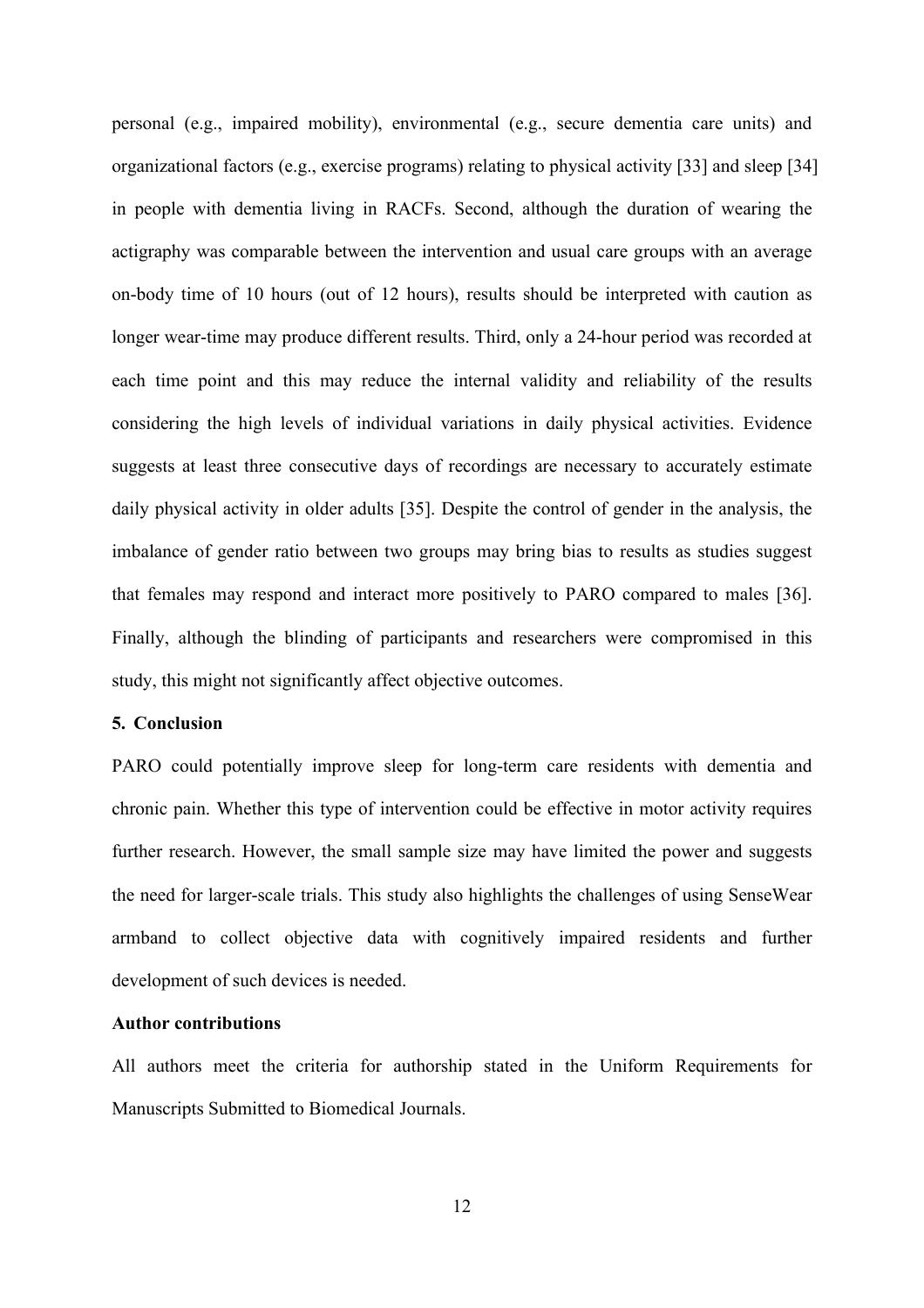Lihui Pu made substantial contributions to the conception and design of the work, conducted the analysis, wrote the initial draft, and approved the final version of the paper.

Wendy Moyle made substantial contributions to the conception and design of the work, assisted with interpretation of the data, provided critical review of the initial draft, and approved the final version of the paper.

Cindy Jones made substantial contributions to the conception and design of the work, assisted with interpretation of the data, provided critical review of the initial draft, and approved the final version of the paper.

Michael Todorovic made substantial contributions to the design of the work, assisted with interpretation of the data, provided critical review of the initial draft, and approved the final version of the paper.

## **Funding**

This work was supported by a PhD scholarship from Griffith University and the China Scholarship Council.

#### **Conflict of interest**

The authors declare no other conflicts of interest.

#### **Acknowledgements**

The researchers are grateful to the participants and nursing home healthcare staff who assisted with the participant selection and data collection and Ms. Gloria Cheng who assisted with the preparation of SenseWear data for data analysis.

## **Ethical Statement**

The study was reviewed and approved by the Griffith University Human Research Ethics Committee (2017/774) and study sites. This study was also prospectively registered with the Australia New Zealand Clinical Trials Registry (ACTRN12618000082202). Written informed consent was obtained from participants' legal representatives prior to the inclusion.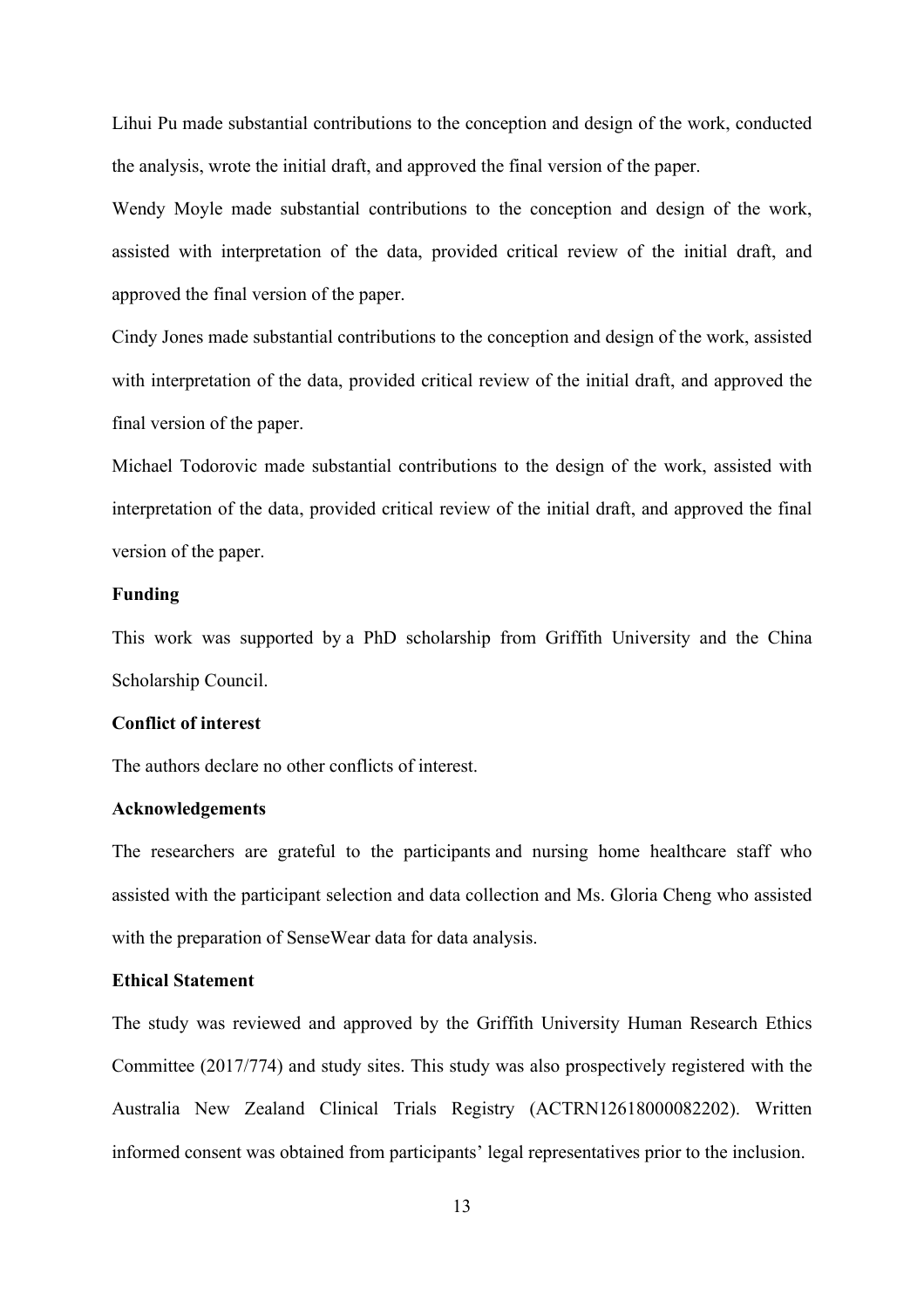## **Research data (data sharing and collaboration)**

There are no linked research data sets for this paper. The authors do not have permission to share the data.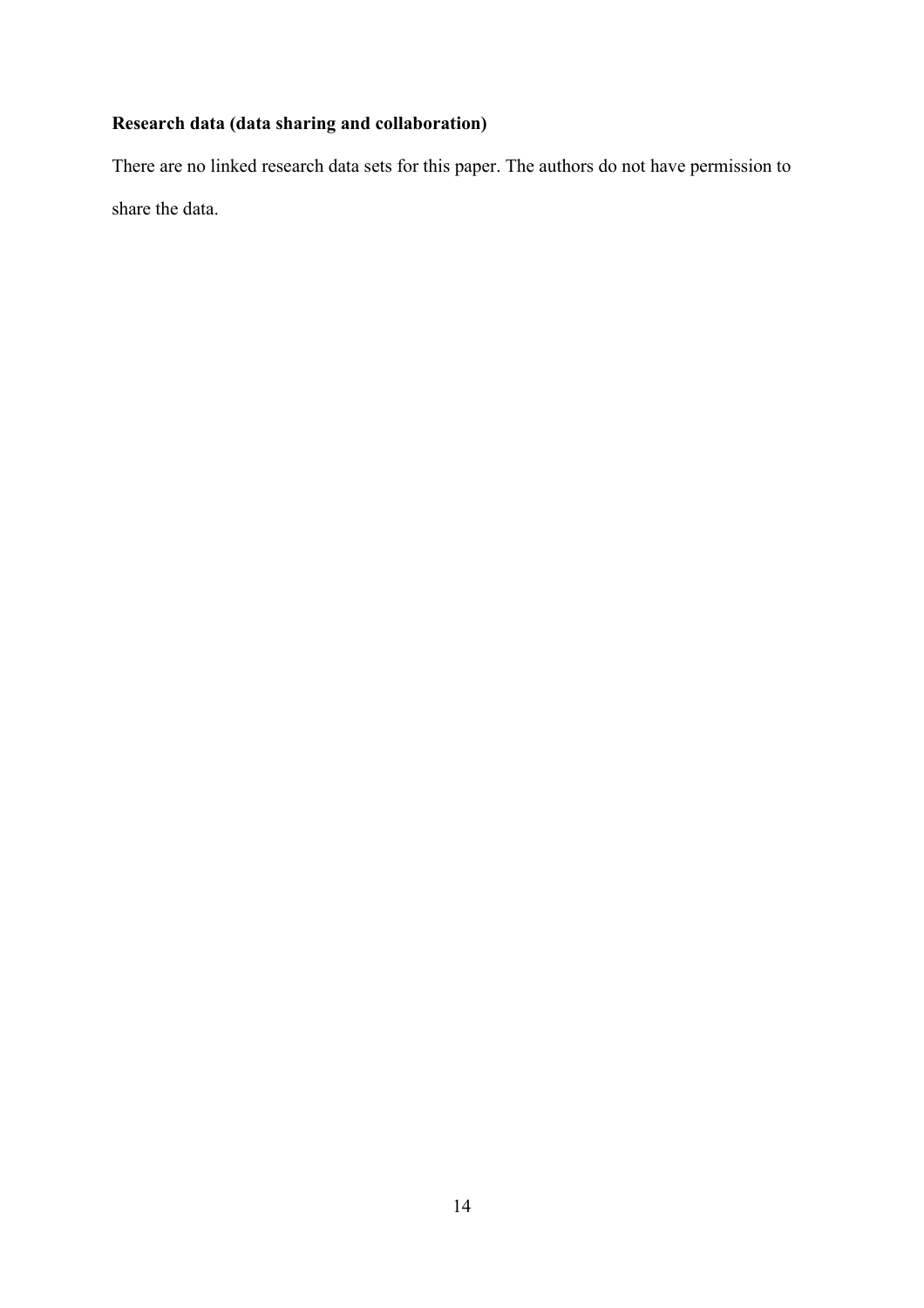#### **References**

[1] A.M.V. Wennberg, M.N. Wu, P.B. Rosenberg, A.P. Spira, Sleep Disturbance, Cognitive Decline, and Dementia: A Review, Semin. Neurol. 37(4) (2017) 395-406.

[2] W. Moyle, C. Jones, J. Murfield, B. Draper, E. Beattie, D. Shum, L. Thalib, S. O'Dwyer, C.M. Mervin, Levels of physical activity and sleep patterns among older people with dementia living in long-term care facilities: A 24-h snapshot, Maturitas 102 (2017) 62-68. [3] P.-Y. Chen, H.-T. Chiu, H.-Y. Chiu, Daytime sleepiness is independently associated with falls in older adults with dementia, Geriatrics & Gerontology International 16(7) (2016) 850- 855.

[4] T.M. Terum, J.R. Andersen, A. Rongve, D. Aarsland, E.J. Svendsboe, I. Testad, The relationship of specific items on the Neuropsychiatric Inventory to caregiver burden in dementia: a systematic review, Int. J. Geriatr. Psychiatry 32(7) (2017) 703-717.

[5] E. Flo, B. Bjorvatn, A. Corbett, S. Pallesen, B. S Husebo, Joint occurrence of pain and sleep disturbances in people with dementia. A systematic review, Curr Alzheimer Res 14(5) (2017) 538-545.

[6] B. Plooij, E.J. Scherder, L.H. Eggermont, Physical inactivity in aging and dementia: a review of its relationship to pain, J. Clin. Nurs. 21(21-22) (2012) 3002-3008.

[7] J. van Kooten, T.T. Binnekade, J.C. van der Wouden, M.L. Stek, E.J.A. Scherder, B.S. Husebø, M. Smalbrugge, C.M.P.M. Hertogh, A Review of Pain Prevalence in Alzheimer's, Vascular, Frontotemporal and Lewy Body Dementias, Dement. Geriatr. Cogn. Disord. 41(3- 4) (2016) 220-232.

[8] K.M. Blytt, B. Bjorvatn, B. Husebo, E. Flo, Effects of pain treatment on sleep in nursing home patients with dementia and depression: A multicenter placebo-controlled randomized clinical trial, Int. J. Geriatr. Psychiatry 33(4) (2018) 663-670.

15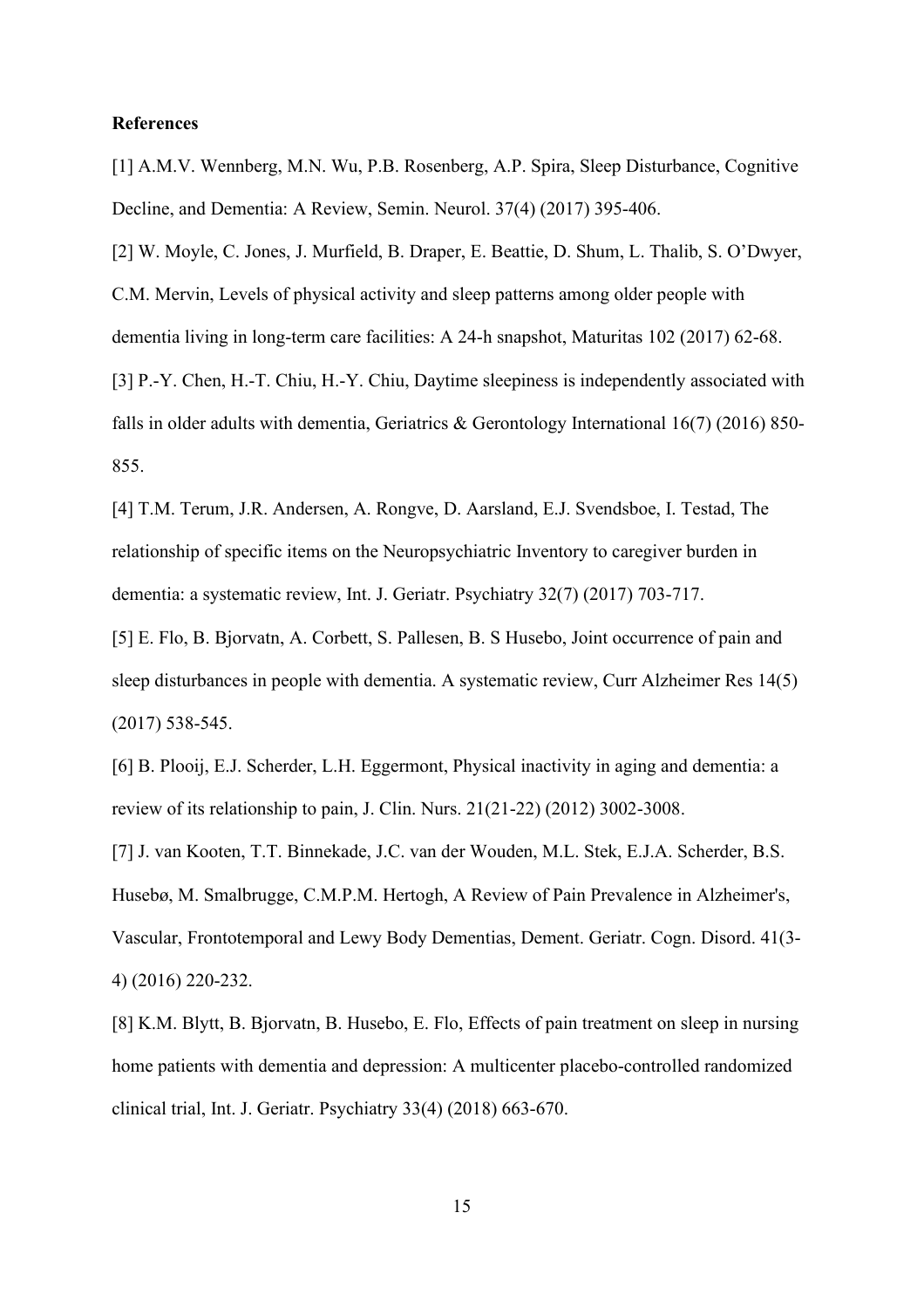[9] A.H. van Dalen-Kok, M.J.C. Pieper, M.W.M. de Waal, A. Lukas, B.S. Husebo, W.P. Achterberg, Association between pain, neuropsychiatric symptoms, and physical function in dementia: a systematic review and meta-analysis, BMC Geriatr. 15(1) (2015) 49.

[10] M. Tosato, A. Lukas, H.G. van der Roest, P. Danese, M. Antocicco, H. Finne-Soveri, T. Nikolaus, F. Landi, R. Bernabei, G. Onder, Association of pain with behavioral and psychiatric symptoms among nursing home residents with cognitive impairment: results from the SHELTER study, Pain 153(2) (2012) 305-10.

[11] L. Pu, W. Moyle, C. Jones, M. Todorovic, Psychosocial interventions for pain management in older adults with dementia: a systematic review of randomised controlled trials, J. Adv. Nurs. 75(8) (2019) 1608-1620.

[12] E. Broadbent, Interactions With Robots: The Truths We Reveal About Ourselves, Annu. Rev. Psychol. 68 (2017) 627-652.

[13] L. Pu, W. Moyle, C. Jones, M. Todorovic, The effectiveness of social robots for older adults: A systematic review and meta-analysis of randomized controlled studies, Gerontologist 59(1) (2019) e37-51.

[14] G.W. Lane, D. Noronha, A. Rivera, K. Craig, C. Yee, B. Mills, E. Villanueva, Effectiveness of a social robot, "Paro," in a VA long-term care setting, Psychol. Serv. 13(3) (2016) 292-9.

[15] M. Tanaka, A. Ishii, E. Yamano, H. Ogikubo, M. Okazaki, K. Kamimura, Y. Konishi, S. Emoto, Y. Watanabe, Effect of a human-type communication robot on cognitive function in elderly women living alone, Med. Sci. Monit. 18(9) (2012) Cr550-7.

[16] W. Moyle, C. Jones, J. Murfield, L. Thalib, E. Beattie, D. Shum, S. O'Dwyer, M.C. Mervin, B. Draper, Effect of a robotic seal on the motor activity and sleep patterns of older people with dementia, as measured by wearable technology: a cluster-randomised controlled trial, Maturitas 110 (2018) 10-17.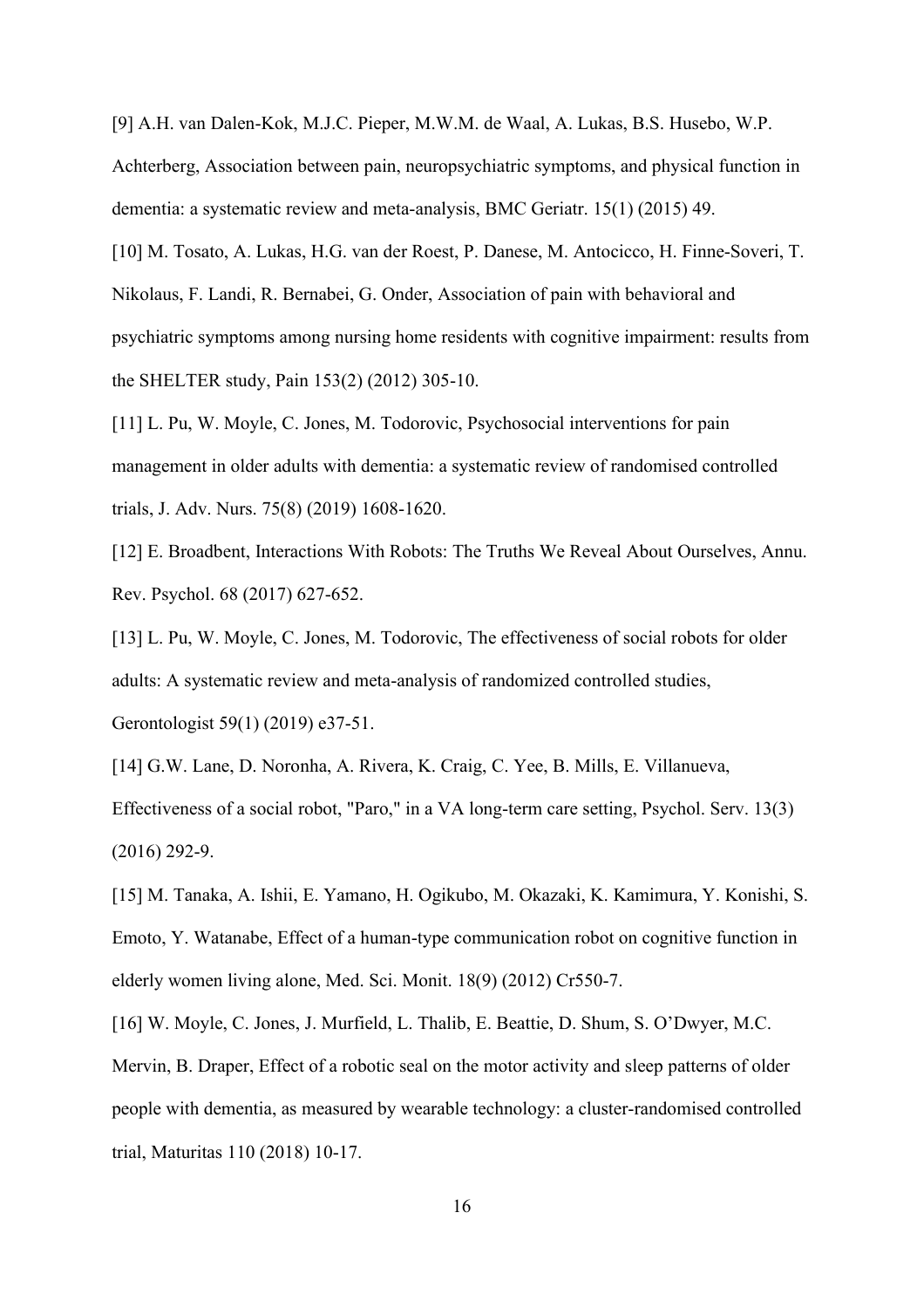[17] L. Pu, W. Moyle, C. Jones, M. Todorovic, The Effect of Using PARO for People Living With Dementia and Chronic Pain: A Pilot Randomized Controlled Trial, J. Am. Med. Dir. Assoc. 21(8) (2020) 1079-1085.

[18] K. Wada, T. Shibata, T. Saito, K. Tanie, Psychological, physiological and social effects to elderly people by robot assisted activity at a health service facility for the aged, Advanced Intelligent Mechatronics, 2003. AIM 2003. Proceedings. 2003 IEEE/ASME International Conference on, 2003, pp. 272-277 vol.1.

[19] M.F. Folstein, S.E. Folstein, P.R. McHugh, "Mini-mental state": a practical method for grading the cognitive state of patients for the clinician, J. Psychiatr. Res. 12(3) (1975) 189- 198.

[20] N. Farina, G. Sherlock, S. Thomas, R.G. Lowry, S. Banerjee, Acceptability and feasibility of wearing activity monitors in community-dwelling older adults with dementia, Int. J. Geriatr. Psychiatry 34(4) (2019) 617-624.

[21] E.F. Camargos, F.M. Louzada, O.T. Nóbrega, Wrist actigraphy for measuring sleep in intervention studies with Alzheimer's disease patients: Application, usefulness, and challenges, Sleep Med. Rev. 17(6) (2013) 475-488.

[22] S. Skender, J. Ose, J. Chang-Claude, M. Paskow, B. Brühmann, E.M. Siegel, K. Steindorf, C.M. Ulrich, Accelerometry and physical activity questionnaires - a systematic review, BMC Public Health 16 (2016) 515.

[23] D. Andre, R. Pelletier, J. Farringdon, S. Safier, W. Talbott, R. Stone, N. Vyas, J. Trimble, D. Wolf, S. Vishnubhatla, The development of the SenseWear® armband, a revolutionary energy assessment device to assess physical activity and lifestyle, BodyMedia Inc (2006).

[24] J. Cohen, Statistical power analysis for the behavioral sciences, 2nd ed., Lawrence Earlbaum Associates, Hillsdale, NJ 1988.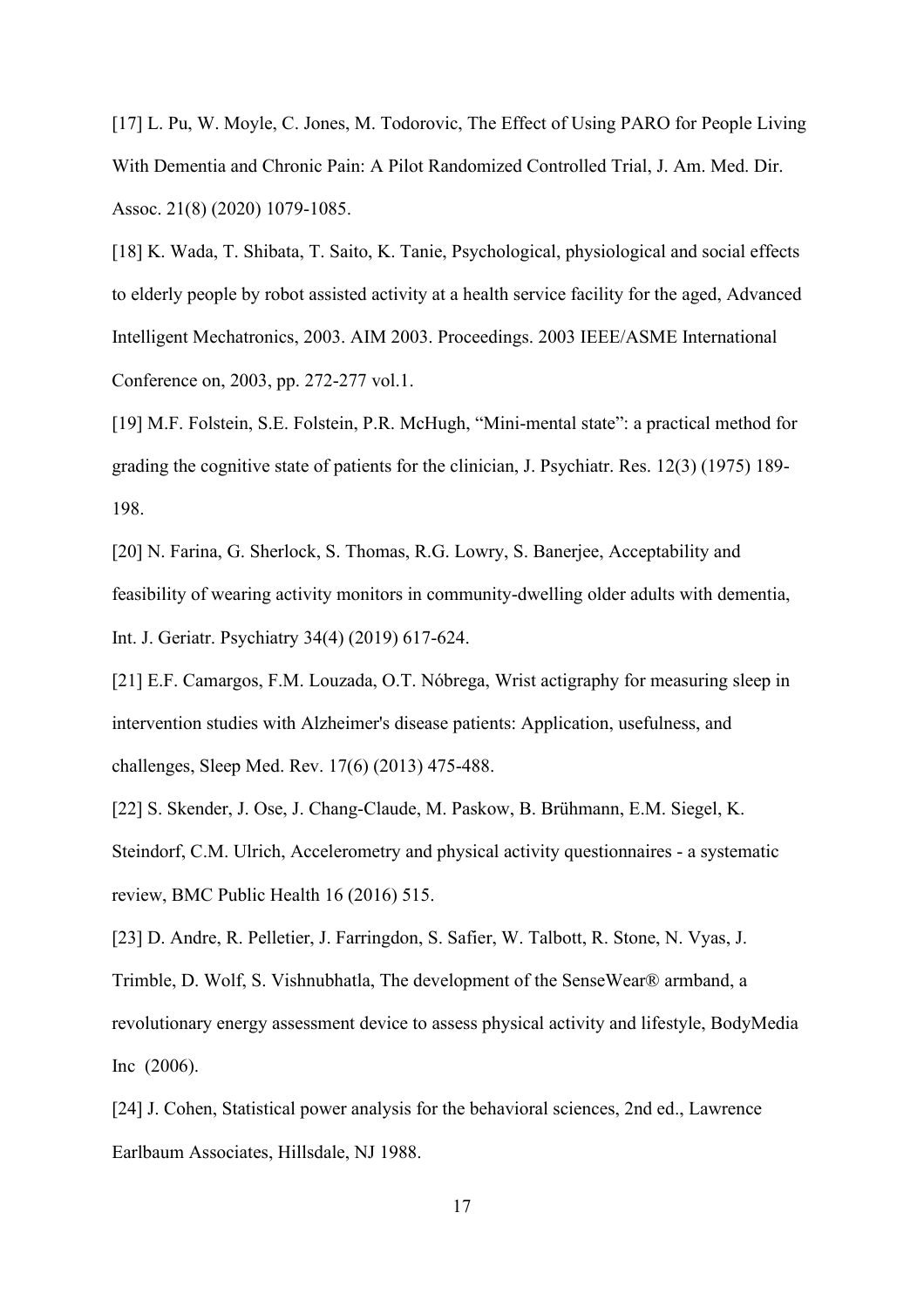[25] K. Peri, N. Kerse, E. Broadbent, C. Jayawardena, T. Kuo, C. Datta, R. Stafford, B. MacDonald, Lounging with robots--social spaces of residents in care: A comparison trial, Australas J Ageing. 35(1) (2016) E1-6. doi: 10.1111/ajag.12201. Epub 2015 Dec 2.

[26] L. Pu, W. Moyle, C. Jones, How people with dementia perceive a therapeutic robot called PARO in relation to their pain and mood: A qualitative study, J. Clin. Nurs. 29(3-4) (2020) 437-446.

[27] C. Gustafsson, C. Svanberg, M. Müllersdorf, Using a robotic cat in dementia care: A pilot study, J. Gerontol. Nurs. 41(10) (2015) 46-56.

[28] M.R. Janevic, V. Shute, C.M. Connell, J.D. Piette, J. Goesling, J. Fynke, The Role of Pets in Supporting Cognitive-Behavioral Chronic Pain Self-Management: Perspectives of Older Adults, J. Appl. Gerontol. (2019) 733464819856270.

[29] K. Thodberg, L.U. Sorensen, J.W. Christensen, P.H. Poulsen, B. Houbak, V. Damgaard, I. Keseler, D. Edwards, P.B. Videbech, Therapeutic effects of dog visits in nursing homes for the elderly, Psychogeriatrics 16(5) (2016) 289-297.

[30] L. Hung, C. Liu, E. Woldum, A. Au-Yeung, A. Berndt, C. Wallsworth, N. Horne, M. Gregorio, J. Mann, H. Chaudhury, The benefits of and barriers to using a social robot PARO in care settings: a scoping review, BMC Geriatr. 19(1) (2019) 232.

[31] W. Moyle, M. Bramble, C. Jones, J. Murfield, Care staff perceptions of a social robot called Paro and a look-alike Plush Toy: a descriptive qualitative approach, Aging Ment Health 22(3) (2016) 330-335.

[32] S. Parry, M. Chow, F. Batchelor, R.E. Fary, Physical activity and sedentary behaviour in a residential aged care facility, Australas. J. Ageing 38(1) (2019) E12-E18.

[33] S.E. Barber, A. Forster, K.M. Birch, Levels and patterns of daily physical activity and sedentary behavior measured objectively in older care home residents in the United Kingdom, J Aging Phys Act 23(1) (2015) 133-43.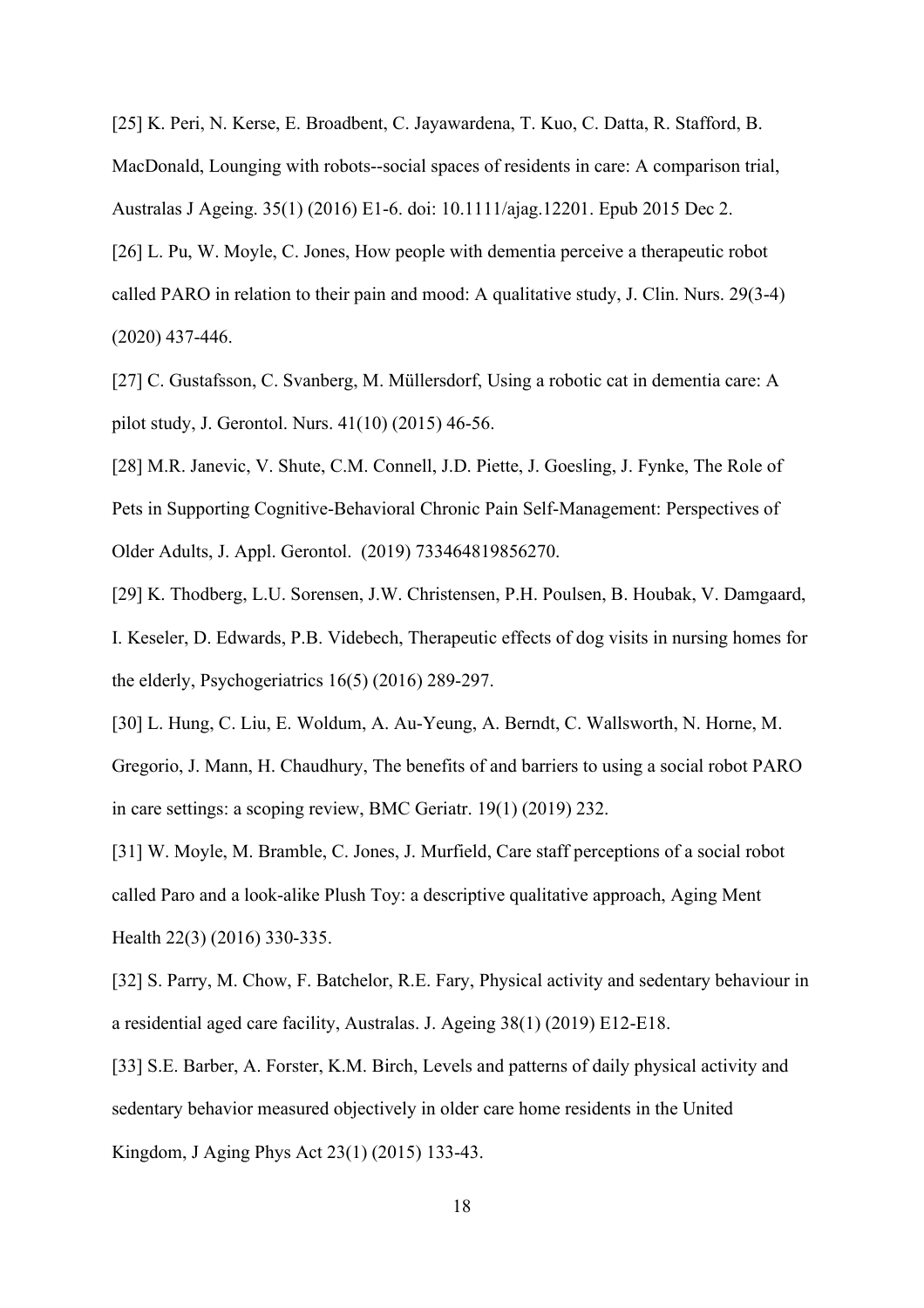[34] L. Webster, S. Costafreda Gonzalez, A. Stringer, A. Lineham, J. Budgett, S. Kyle, J. Barber, G. Livingston, Measuring the prevalence of sleep disturbances in people with dementia living in care homes: a systematic review and meta-analysis, Sleep 43(4) (2020). [35] T.L. Hart, A.M. Swartz, S.E. Cashin, S.J. Strath, How many days of monitoring predict physical activity and sedentary behaviour in older adults?, Int. J. Behav. Nutr. Phys. Act. 8 (2011) 62.

[36] K. Thodberg, L.U. Sørensen, P.B. Videbech, P.H. Poulsen, B. Houbak, V. Damgaard, I. Keseler, D. Edwards, J.W. Christensen, Behavioral responses of nursing home residents to visits from a person with a dog, a robot seal or a toy cat, Anthrozoös 29(1) (2016) 107-121.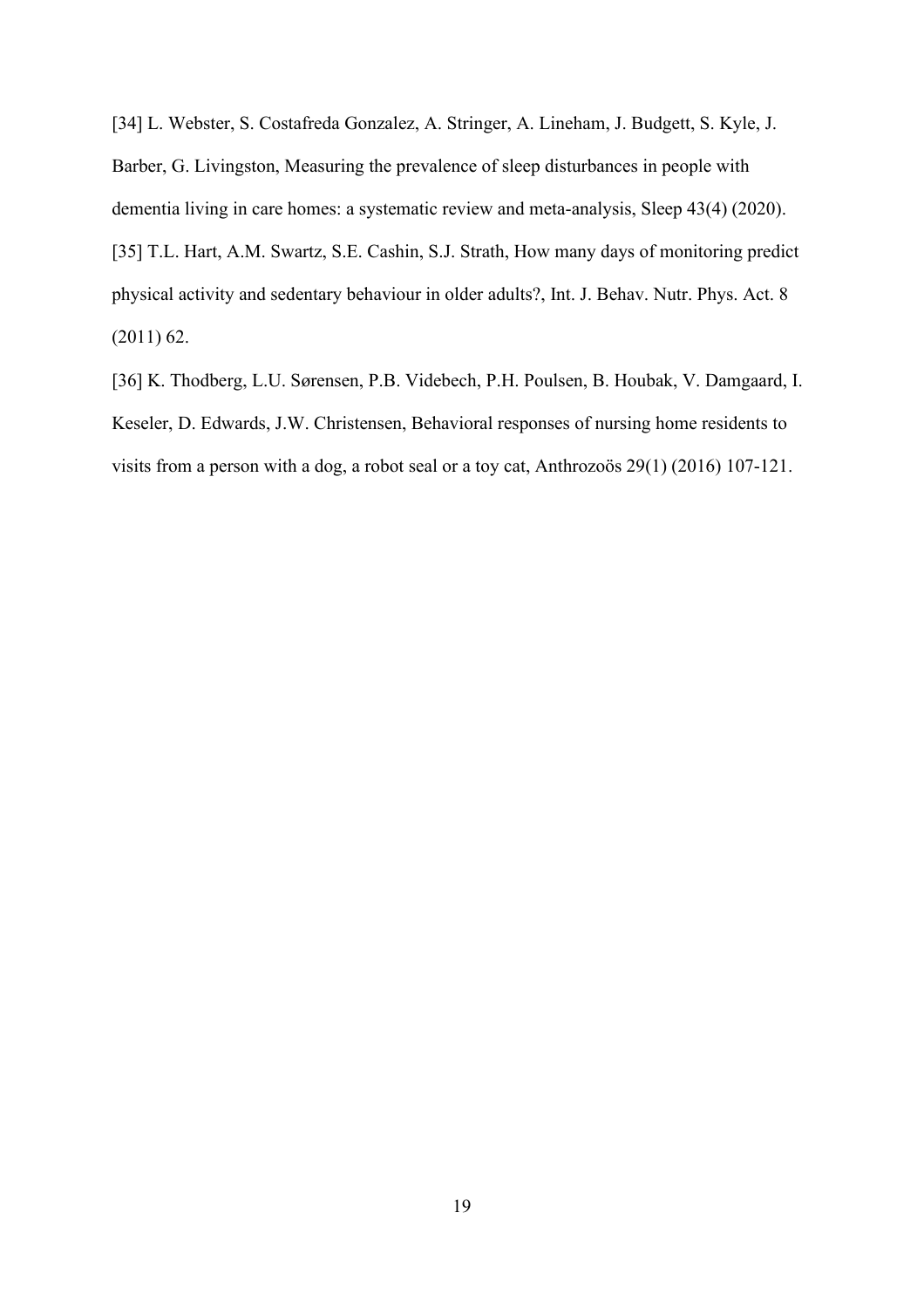

**Figure 1 CONSORT flow diagram**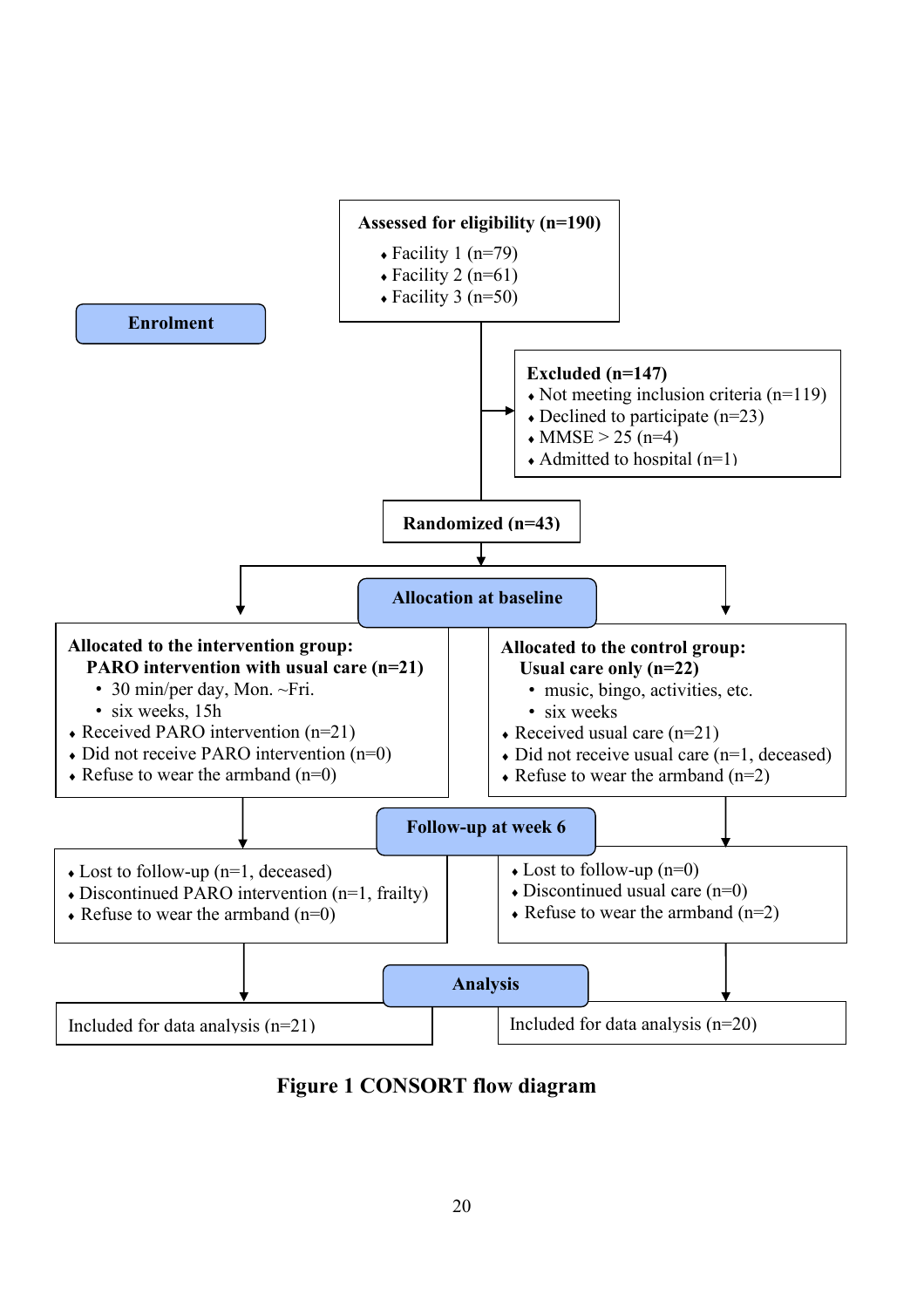| <b>Variables</b>             | <b>Control group</b>              | Intervention group $p$ value    |                      |
|------------------------------|-----------------------------------|---------------------------------|----------------------|
|                              | $(n = 20)$                        | $(n = 21)$                      |                      |
| Age <sup>*</sup>             | $85.50 \pm 6.02$<br>86.5 (72, 93) | $86.48 \pm 8.81$<br>90 (65, 97) | $0.234^{\dagger}$    |
| Gender                       |                                   |                                 |                      |
| Female                       | $11(55.0\%)$                      | 18 (85.7%)                      | $0.033^{\ddagger}$   |
| Male                         | $9(45.0\%)$                       | $3(14.3\%)$                     |                      |
| Dementia subtypes            |                                   |                                 | $0.766$ <sup>§</sup> |
| Alzheimer's disease          | $7(35.0\%)$                       | $9(42.9\%)$                     |                      |
| Vascular dementia            | $3(15.0\%)$                       | $2(9.5\%)$                      |                      |
| Frontal-temporal dementia    | $1(5.0\%)$                        | $0(0.0\%)$                      |                      |
| Dementia unspecified         | $9(45.0\%)$                       | $10(47.6\%)$                    |                      |
| <b>Living unit</b>           |                                   |                                 | $0.354^{\ddagger}$   |
| Secure dementia unit         | $9(45.0\%)$                       | 13 (61.9%)                      |                      |
| Facility unit                | $11(55.0\%)$                      | $8(38.1\%)$                     |                      |
| <b>Facility room-type</b>    |                                   |                                 | $1.000$ §            |
| Single room                  | 18 (90.0%)                        | 18 (85.7%)                      |                      |
| Shared room                  | $2(10.0\%)$                       | $3(14.3\%)$                     |                      |
| <b>Activity level</b>        |                                   |                                 | 0.280 <sup>§</sup>   |
| Ambulatory                   | $1(5.0\%)$                        | $4(19.0\%)$                     |                      |
| Assistive devices            | $11(55.0\%)$                      | $6(28.6\%)$                     |                      |
| Wheelchair                   | $3(15.0\%)$                       | $3(14.3\%)$                     |                      |
| Bedridden                    | $5(25.0\%)$                       | $8(38.1\%)$                     |                      |
| <b>Walking exercise, yes</b> | $10(50.0\%)$                      | $15(71.4\%)$                    | $0.160^{\ddagger}$   |
| <b>Admission month*</b>      | $33.2 \pm 29.32$<br>25(3, 100)    | 24.8±23.68<br>16(3, 99)         | $0.449^{\dagger}$    |
| <b>MMSE</b> *                | $11.55 \pm 8.06$<br>(0, 23)       | $7.71 \pm 7.84$<br>(0, 24)      | $0.114^{\dagger}$    |

# **Table 1 Demographics and medical conditions of participants with SenseWear data**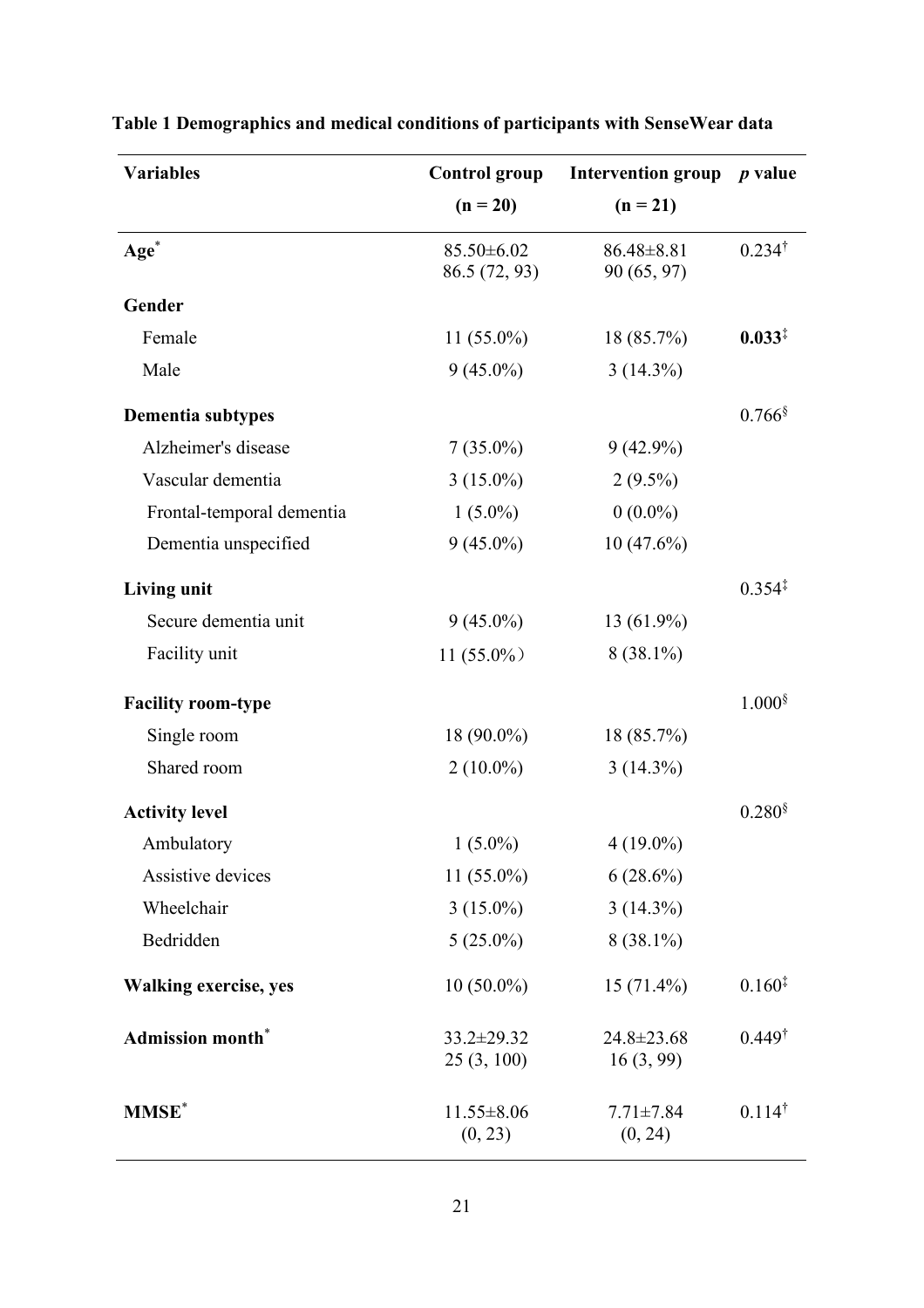| <b>Variables</b>                             | <b>Control group</b>              | Intervention group $p$ value        |                      |  |
|----------------------------------------------|-----------------------------------|-------------------------------------|----------------------|--|
|                                              | $(n = 20)$                        | $(n = 21)$                          |                      |  |
| MMSE < 11                                    | $9(45.0\%)$                       | $15(71.4\%)$                        | $0.086^{\dagger}$    |  |
| $BMI^*$                                      | $25.10 \pm 7.04$<br>(16.4, 49.6)  | $22.12 \pm 4.93$<br>(11.83, 35.8)   | $0.134^{\dagger}$    |  |
| The intensity of pain                        |                                   |                                     | $0.486$ <sup>§</sup> |  |
| No pain                                      | $1(5.0\%)$                        | $7(33.3\%)$                         |                      |  |
| Mild                                         | $8(40.0\%)$                       | $6(28.6\%)$                         |                      |  |
| Moderate                                     | 11 $(55.0\%)$                     | $7(33.3\%)$                         |                      |  |
| Severe                                       | $0(0.0\%)$                        | $1(4.8\%)$                          |                      |  |
| Nurse-estimated pain score*                  | $3.05 \pm 2.09$<br>3(0, 8)        | $3.24 \pm 2.49$<br>3(0, 9)          | $0.915^{\dagger}$    |  |
| <b>MQS</b> score for medication <sup>*</sup> | $14.54\pm8.59$<br>13.5(2.2, 36.9) | $14.56 \pm 7.86$<br>12.4(3.8, 33.7) | $0.896^{\dagger}$    |  |

*Note.*  $*$  values presented as Mean  $\pm$  *SD*/median (range), Bold values are statistically significant (*p* < .05). Abbreviations: SD, Standard Deviation; MMSE, Mini-Mental State Examination; BMI, Body Mass Index; MQS, Medication quantification scale-III.

† value was calculated with Mann-Whitney *U* test

‡ value was calculated by Chi-square test

§ value was calculated by Fisher's exact test

||value was calculated with independent *t*-test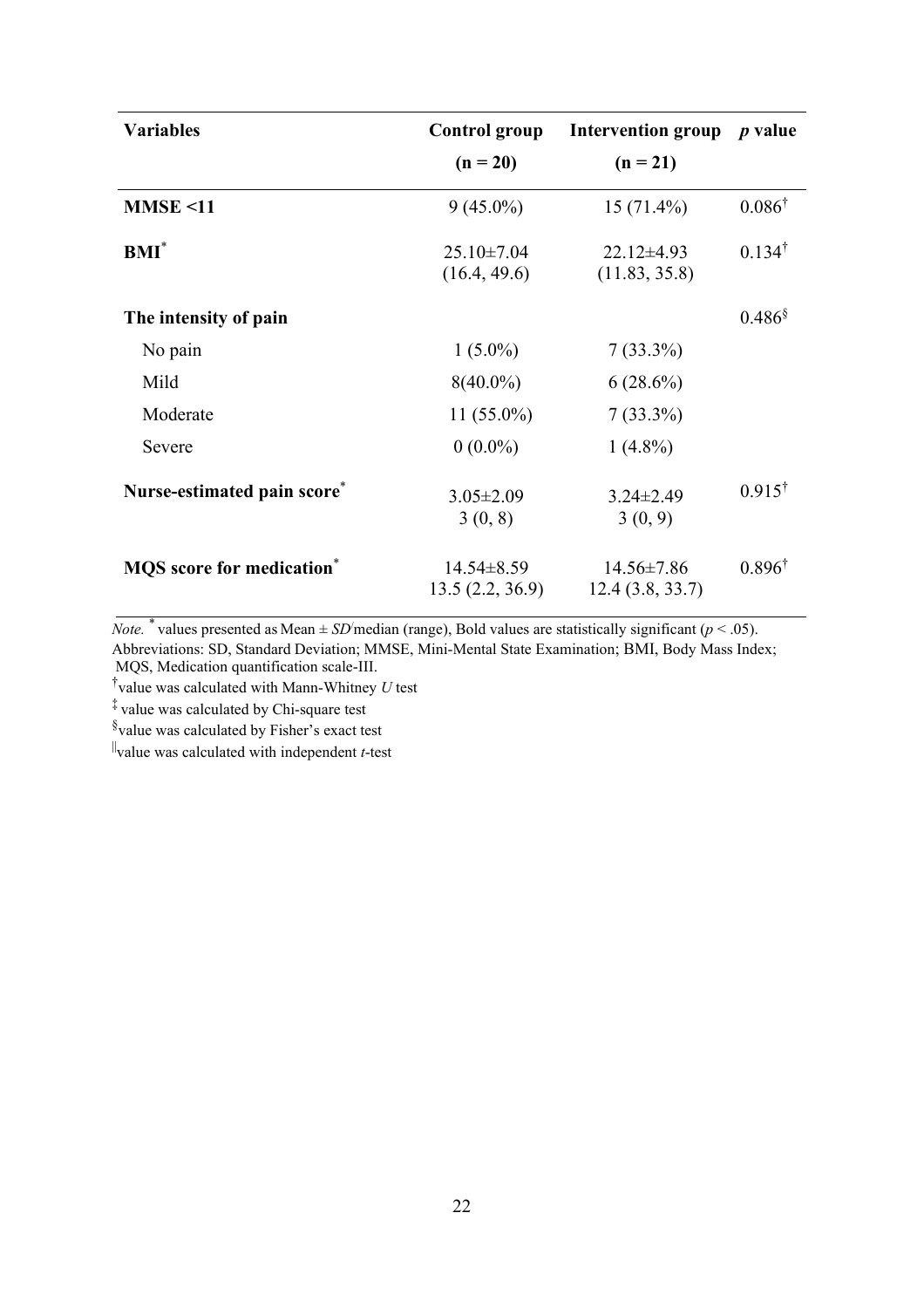|                                | PARO group $(n=21)$ |                      |                      |                      | Usual care group $(n=20)$      |                      |                      |                      |  |
|--------------------------------|---------------------|----------------------|----------------------|----------------------|--------------------------------|----------------------|----------------------|----------------------|--|
|                                | <b>Baseline</b>     | Week 1               | Week 6               | After                | <b>Baseline</b>                | Week 1               | Week 6               | After                |  |
| SenseWear, daytime             |                     |                      |                      |                      |                                |                      |                      |                      |  |
| Time on body (hrs.)            | 9.46(1.99)          | 11.15(1.87)          | 10.49(2.73)          | 10.62(2.24)          | 9.47(1.86)                     | 10.23(3.08)          | 10.46(2.58)          | 9.89(3.59)           |  |
| Skin temperature $(^{\circ}C)$ | 33.27(1.10)         | 33.23(0.93)          | 32.55(2.41)          | 33.12(1.27)          | 33.30(0.76)                    | 32.72(1.37)          | 32.96 (1.49)         | 33.24(1.17)          |  |
| Distance (kilometers)          | 0.03(0.09)          | 0.05(0.23)           | 0.05(0.200)          | 0.03(0.13)           | 0.03(0.10)                     | 0.04(0.11)           | 0.03(0.08)           | 0.04(0.10)           |  |
| Step counter $(n)$             | 88.33<br>(209.01)   | 115.95<br>(333.24)   | 100.00<br>(248.86)   | 91.00<br>(225.52)    | $188.10^{\dagger}$<br>(288.74) | 187.85<br>(311.72)   | 135.35<br>(220.34)   | 194.15<br>(361.38)   |  |
| Lying down (hrs.)              | 2.49(3.37)          | 2.96(3.73)           | 2.60(3.02)           | 2.26(2.37)           | 0.68(1.05)                     | 1.64(2.79)           | 2.38(3.36)           | 1.59(2.77)           |  |
| Average MET                    | 1.22(0.11)          | 1.21(0.11)           | 1.19(0.21)           | 1.15(0.10)           | 1.25(0.16)                     | 1.24(0.18)           | 1.17(0.14)           | 1.20(0.19)           |  |
| Physical activity (hrs.)       | 1.07(0.97)          | 1.17(1.28)           | 0.84(1.29)           | 0.71(0.93)           | 1.45(1.25)                     | 1.51(1.42)           | 0.95(0.99)           | 1.12(1.36)           |  |
| $EE$ (kal)                     | 2789.06<br>(877.68) | 3346.11<br>(1240.16) | 3069.60<br>(1339.13) | 2993.37<br>(1087.09) | 3046.49<br>(901.48)            | 3681.54<br>(1553.31) | 3553.87<br>(1364.33) | 3561.08<br>(1756.06) |  |
| Awake (hrs.)                   | 7.45(3.35)          | 8.75(3.79)           | 8.59(3.45)           | 9.00(3.26)           | 9.01(2.20)                     | 9.29(3.27)           | 8.66(3.28)           | 8.84(4.09)           |  |
| Total sleep (hrs.)             | 2.01(2.93)          | 2.40(3.48)           | 1.90(2.80)           | 1.61(2.18)           | 0.47(0.90)                     | 0.95(1.72)           | 1.80(2.78)           | 1.05(2.55)           |  |
| Light sleep (hrs.)             | 1.62(2.43)          | 1.77(2.61)           | 1.30(1.80)           | 1.34(1.82)           | 0.33(0.55)                     | 0.66(1.02)           | 1.38(2.03)           | 0.73(1.74)           |  |
| Deep sleep (hrs.)              | 0.24(0.53)          | 0.33(0.71)           | 0.37(0.75)           | 0.16(0.22)           | 0.10(0.25)                     | 0.19(0.56)           | 0.28(0.47)           | 0.22(0.56)           |  |

## **Table 2 Mean scores and standard deviations for SenseWear outcomes at four-time points (n=41)**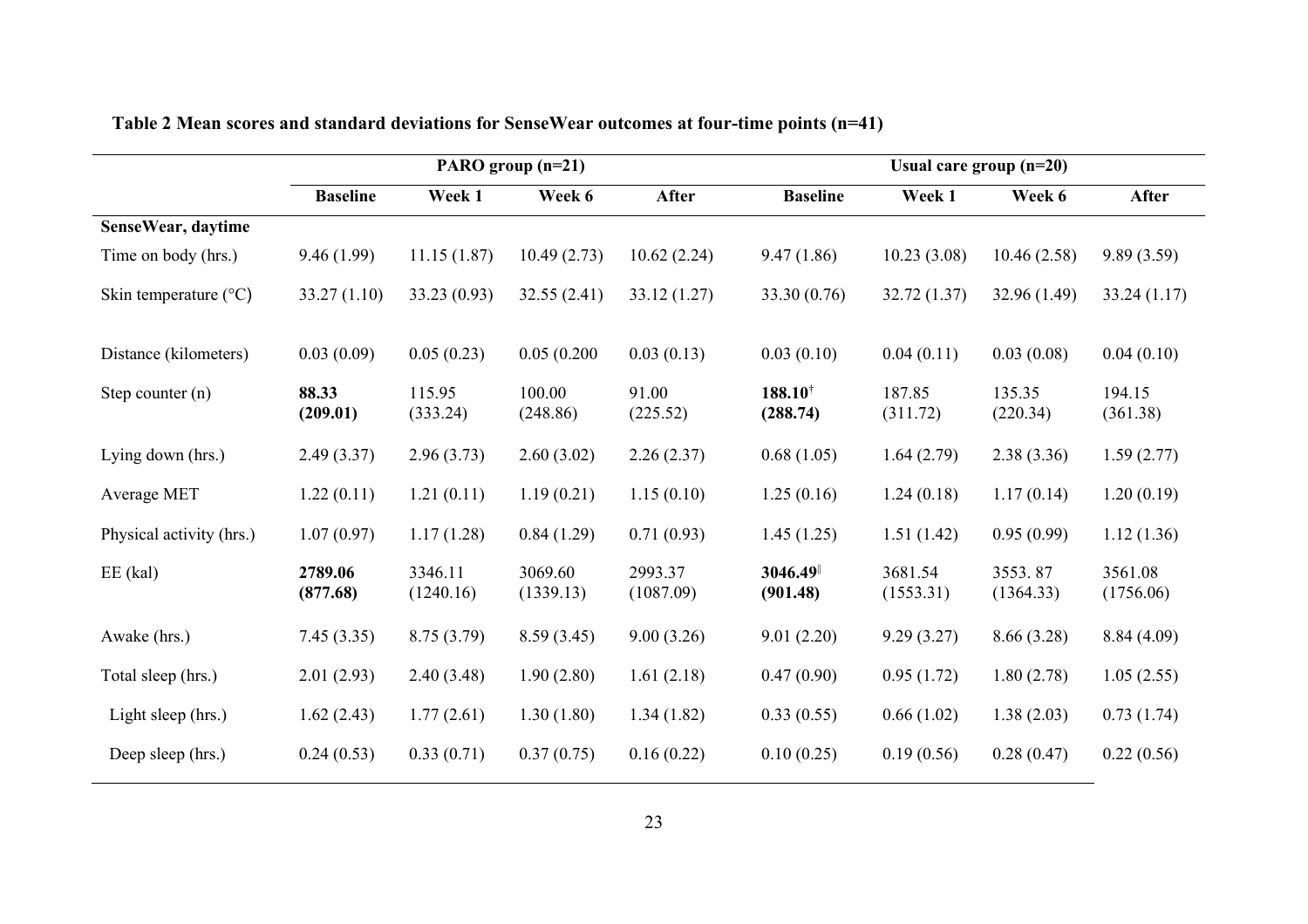|                                   |                      |                     | PARO group (n=21)    |                     | Usual care group $(n=20)$  |                      |                      |                      |  |  |
|-----------------------------------|----------------------|---------------------|----------------------|---------------------|----------------------------|----------------------|----------------------|----------------------|--|--|
|                                   | <b>Baseline</b>      | Week 1              | Week 6               | After               | <b>Baseline</b>            | Week 1               | Week 6               | After                |  |  |
| Very deep sleep (hrs.)            | 0.15(0.31)           | 0.33(0.71)          | 0.23(0.50)           | 0.11(0.28)          | 0.04(0.15)                 | 0.19(0.56)           | 014(0.46)            | 0.11(0.31)           |  |  |
| SenseWear, night-time             |                      |                     |                      |                     |                            |                      |                      |                      |  |  |
| Time on body (hrs.)               | 9.33(4.25)           | 10.85(2.73)         | 9.66(4.24)           | 9.89(3.98)          | 9.80(4.14)                 | 10.31(3.91)          | 10.61(3.65)          | 10.08(4.05)          |  |  |
| Skin temperature<br>$(^{\circ}C)$ | 33.33 (1.27)         | 32.35 (7.44)        | 31.64(7.52)          | 33.66 (1.21)        | 33.41 (1.16)               | 31.85 (7.57)         | 31.62 (7.56)         | 33.42 (1.29)         |  |  |
| Distance (kilometers)             | 0.00(0.02)           | 0.00(0.00)          | 0.00(0.14)           | 0.00(0.00)          | 0.03(0.12)                 | 0.01(0.03)           | 0.00(0.02)           | 0.01(0.03)           |  |  |
| Step counter $(n)$                | 25.67<br>(55.89)     | 41.71 (66.66)       | 97.10<br>(336.36)    | 25.81 (50.61)       | 134.55<br>(248.52)         | 85.10<br>(129.96)    | 98.02<br>(129.27)    | 77.75<br>(179.63)    |  |  |
| Lying down (hrs.)                 | 7.06(4.42)           | 8.85(3.12)          | 7.35(4.24)           | 6.72(4.12)          | 5.53(4.12)                 | 6.41(3.61)           | 6.31(4.00)           | 6.34(3.49)           |  |  |
| Average MET                       | 1.15(0.31)           | 1.00(0.26)          | 1.05(0.35)           | 1.13(0.32)          | 1.11(0.16)                 | 1.01(0.28)           | 1.03(0.30)           | 1.16(0.47)           |  |  |
| Physical activity (hrs)           | 0.26(0.43)           | 0.35(0.54)          | 0.24(0.32)           | 0.27(0.36)          | 0.57(0.83)                 | 0.48(0.54)           | 0.64(0.92)           | 0.55(0.87)           |  |  |
| $EE$ (kal)                        | 2362.80<br>(1098.87) | 2764.96<br>(970.96) | 2443.70<br>(1095.77) | 2423.96<br>(958.03) | 3034.74<br>(159.83)        | 3089.57<br>(1420.46) | 3260.62<br>(1517.55) | 3099.87<br>(1459.16) |  |  |
| Awake (hrs.)                      | 3.78(3.17)           | 3.74(2.53)          | 3.92(3.07)           | 4.93(3.53)          | 5.83 $(3.82)$ <sup>†</sup> | 5.75(3.34)           | 6.08(3.92)           | 5.52(3.26)           |  |  |
| Total sleep (hrs.)                | 5.55(4.31)           | 7.11(3.30)          | 5.74(4.10)           | 4.95(4.13)          | 3.97(3.73)                 | 4.56(3.24)           | 4.53(3.63)           | 4.56(3.22)           |  |  |
| Light sleep (hrs.)                | 3.64(2.72)           | 5.72(2.58)          | 4.24(2.95)           | 3.29(2.80)          | 2.87(2.61)                 | 3.14(1.89)           | 3.08(2.32)           | 2.91(1.84)           |  |  |
| Deep sleep (hrs.)                 | 1.05(1.25)           | 1.04(1.08)          | 0.81(1.28)           | 1.05(1.23)          | 0.56(0.79)                 | 0.89(1.26)           | 1.01(1.79)           | 1.03(1.39)           |  |  |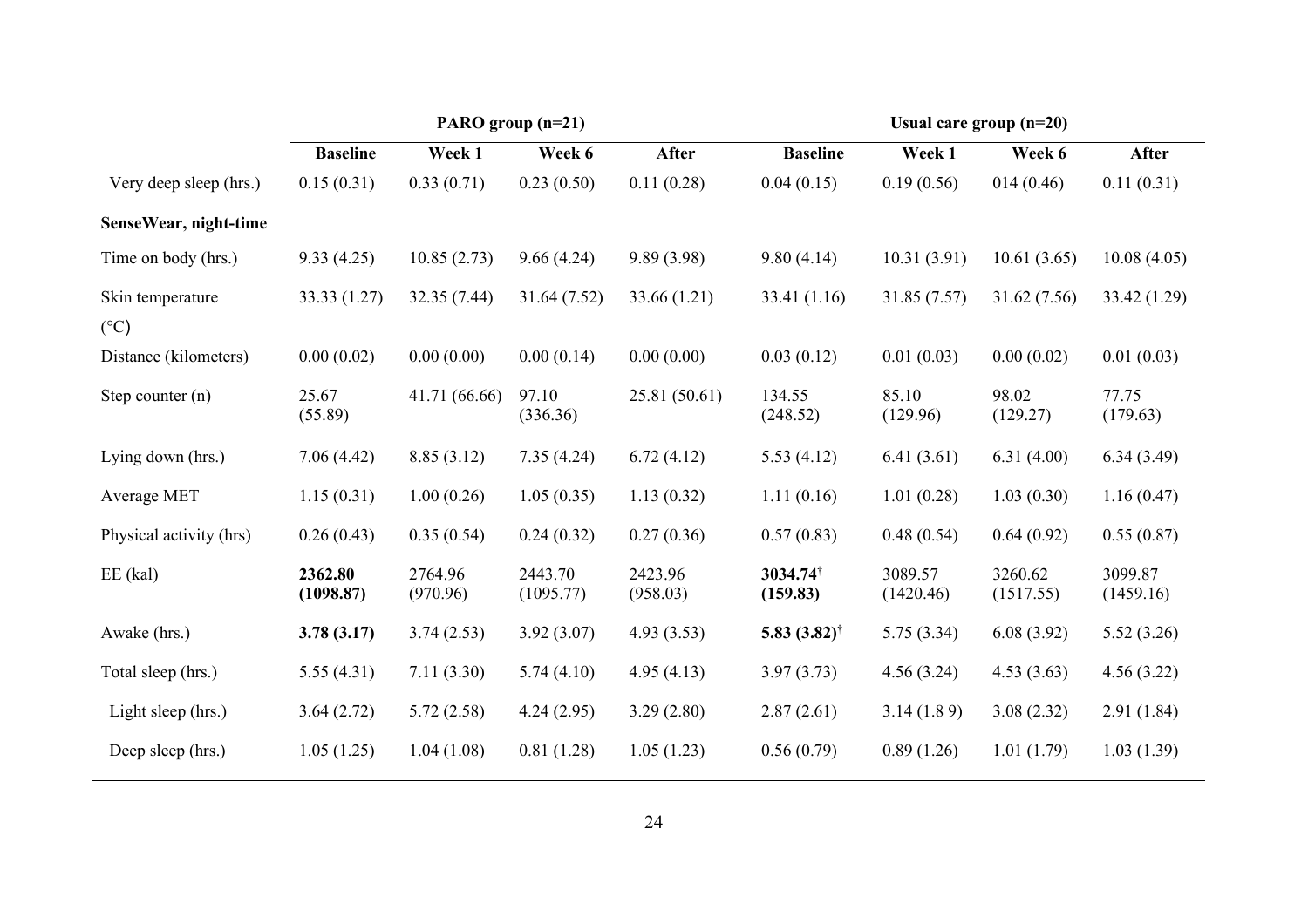|                        | PARO group $(n=21)$ |            |            |            | Usual care group $(n=20)$ |            |            |            |
|------------------------|---------------------|------------|------------|------------|---------------------------|------------|------------|------------|
|                        | <b>Baseline</b>     | Week 1     | Week 6     | After      | <b>Baseline</b>           | Week 1     | Week 6     | After      |
| Very deep sleep (hrs.) | 0.87(1.37)          | 0.35(0.55) | 0.69(0.96) | 0.62(1.05) | 0.54(0.82)                | 0.53(0.73) | 0.44(0.56) | 0.63(0.97) |

Abbreviations: hrs, hours; mins, minutes; EE, energy expenditure; MET, metabolic equivalent; physical activity was calculated as the average time (mins) spent in activities with an estimated  $EE \geq 1.5$  metabolic equivalents (METs), which is at least light physical activity.

Bolded values indicate statistically significant results at week 0 for the level of *p*<0.05.

<sup>†</sup>Values were calculated with Mann-Whitney *U* tests; <sup>||</sup>Values were calculated with Independent *t*-tests.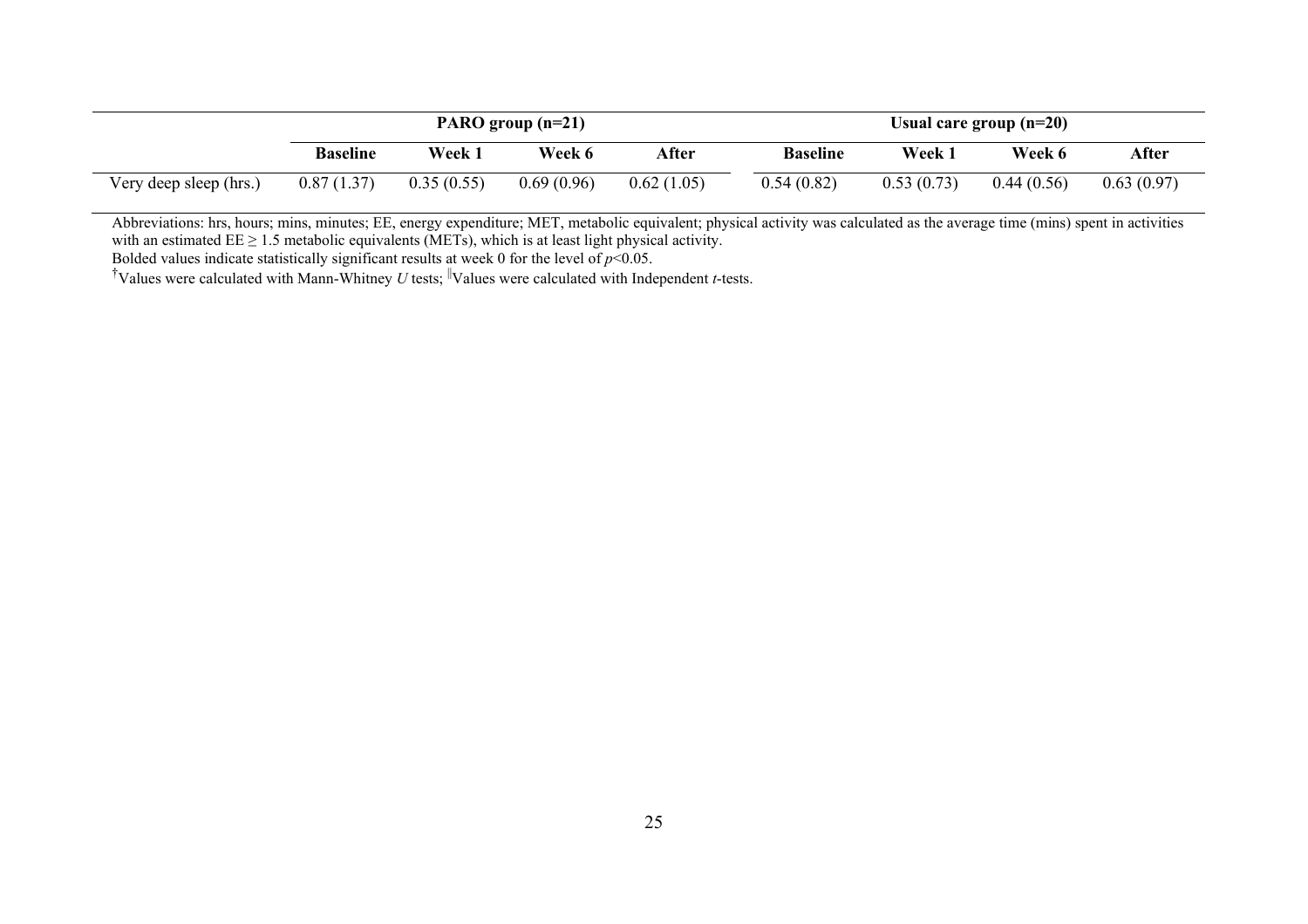| <b>Outcomes</b>                | PARO intervention effect at week 6               |                  |                          | Short term effect at week 1                      |                  |    | Sustained effect after the intervention          |                  |  |
|--------------------------------|--------------------------------------------------|------------------|--------------------------|--------------------------------------------------|------------------|----|--------------------------------------------------|------------------|--|
|                                | Mean difference<br>$(95\% \text{ CI})$ in change | $\boldsymbol{p}$ | $\mathop{\hbox{\rm ES}}$ | Mean difference<br>$(95\% \text{ CI})$ in change | $\boldsymbol{p}$ | ES | Mean difference<br>$(95\% \text{ CI})$ in change | $\boldsymbol{p}$ |  |
| SenseWear, daytime             |                                                  |                  |                          |                                                  |                  |    |                                                  |                  |  |
| Skin temperature $(^{\circ}C)$ | $0.02$ ( $-0.79$ , $0.83$ )                      | 0.957            |                          | $0.54(-0.13, 1.22)$                              | 0.167            |    | $-0.10(-0.78, 0.59)$                             | 0.781            |  |
| Distance (kilometers)          | $0.02$ ( $-0.06$ , $0.10$ )                      | 0.283            |                          | $0.01$ ( $-0.10$ , $0.12$ )                      | 0.522            |    | $-0.01$ $(-0.06, 0.05)$                          | 0.705            |  |
| Step counter $(n)$             | 42.83<br>$(-43.87, 129.53)$                      | 0.277            |                          | 69.25<br>$(-16.87, 155.37)$                      | 0.177            |    | 24.01<br>$(-30.21, 80.23)$                       | 0.435            |  |
| Lying down (hrs)               | $-1.49(-3.12, 0.15)$                             | 0.139            |                          | $-0.49(-1.89, 0.90)$                             | 0.968            |    | $-1.14$ $(-2.74, 0.46)$                          | 0.491            |  |
| Average MET                    | $-0.02$ $(-0.10, 0.06)$                          | 0.298            |                          | $-0.02$ $(-0.71, 0.68)$                          | 0.647            |    | $-0.11 (-0.32, 0.09)$                            | 0.397            |  |
| Physical activity (hrs)        | $0.26$ ( $-0.35$ , $0.86$ )                      | 0.403            |                          | $0.01 (-0.79, 0.82)$                             | 0.973            |    | $-0.14$ $(-0.67, 0.39)$                          | 0.603            |  |
| $EE$ (kcal)                    | 317.88<br>$(-349.43, 985.18)$                    | 0.235            |                          | 394.15<br>$(-353.81, 1142.12)$                   | 0.286            |    | 252.92<br>$(-527.63, 11033.47)$                  | 0.477            |  |
| Awake (hrs)                    | 1.91(0.09, 3.73)                                 | 0.042            | 0.655                    | $1.01 (-1.08, 3.11)$                             | 0.676            |    | $1.72(-0.63, 4.07)$                              | 0.548            |  |
| Total sleep (hrs)              | $-1.35$ $(-2.65, -0.05)$                         | 0.040            | 0.664                    | $-0.09(-1.13, 0.95)$                             | 0.819            |    | $-1.15$ $(-2.28, 0.03)$                          | 0.651            |  |
| Light sleep (hrs)              | $-1.27$ $(-2.36, -0.19)$                         | 0.023            | 0.746                    | $-0.18(-0.96, 0.61)$                             | 0.873            |    | $-0.68(-1.88, 0.52)$                             | 0.779            |  |
| Deep sleep (hrs)               | $0.06$ (-0.41, 0.29)                             | 0.281            |                          | $0.00 (-0.43, 0.43)$                             | 0.497            |    | $-0.20$ $(-0.50, 0.10)$                          | 0.861            |  |
| Very deep sleep (hrs)          | $-0.02$ $(-0.26, 0.21)$                          | 0.712            |                          | $0.09(-0.15, 0.33)$                              | 0.819            |    | $-0.16(-0.42, 0.09)$                             | 0.734            |  |

# **Table 3 The effectiveness of PARO intervention on SenseWear outcomes# (n=41)**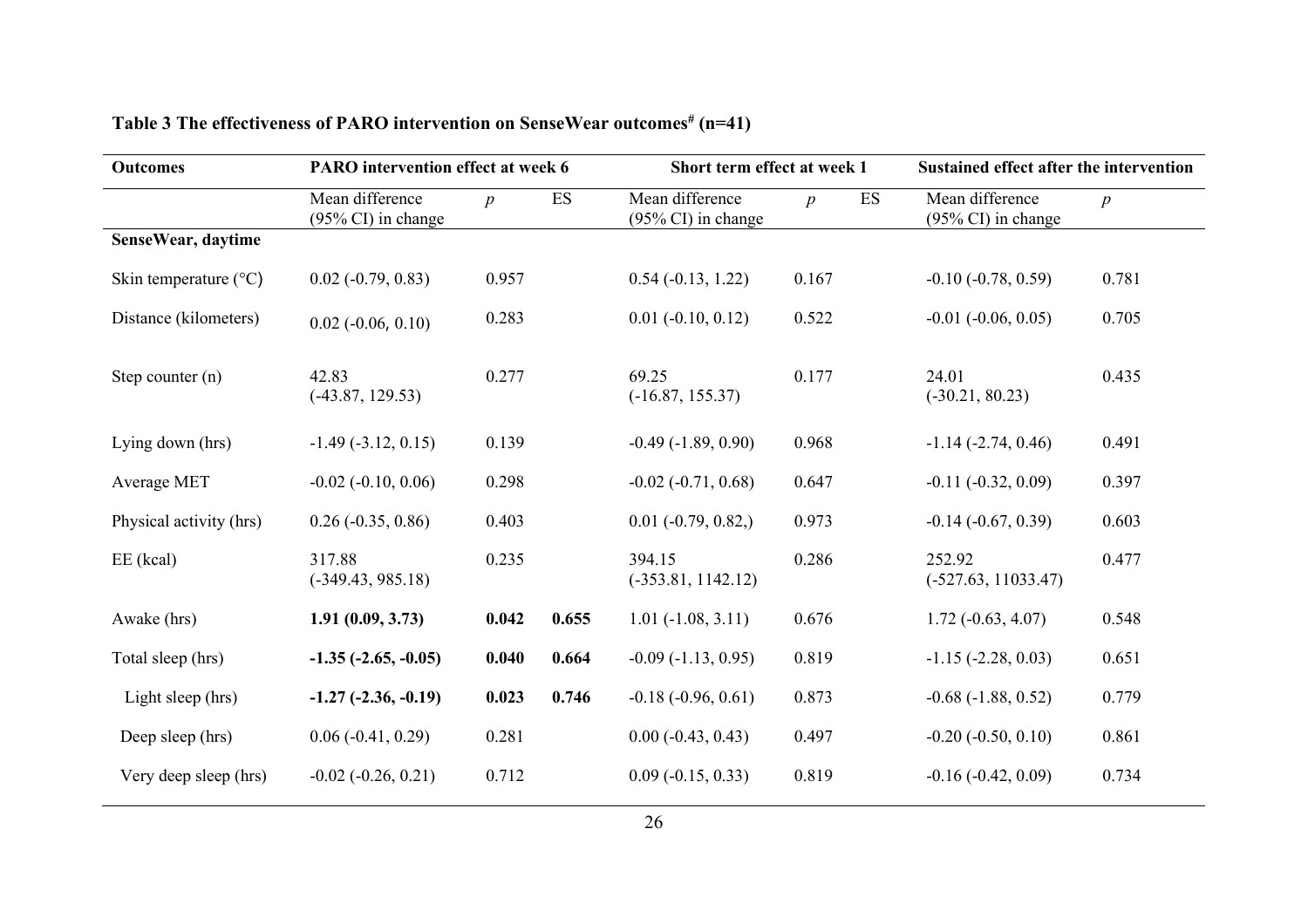| <b>Outcomes</b>         | <b>PARO</b> intervention effect at week 6 |                        | Short term effect at week 1                      |                 |      | <b>Sustained effect after the intervention</b> |                  |
|-------------------------|-------------------------------------------|------------------------|--------------------------------------------------|-----------------|------|------------------------------------------------|------------------|
|                         | Mean difference<br>(95% CI) in change     | ES<br>$\boldsymbol{p}$ | Mean difference<br>$(95\% \text{ CI})$ in change | $p_{\parallel}$ | ES   | Mean difference<br>(95% CI) in change          | $\boldsymbol{p}$ |
| SenseWear, nighttime    |                                           |                        |                                                  |                 |      |                                                |                  |
| Skin temperature (°C)   | $0.09$ (-4.48, 4.66,)                     | 0.584                  | $0.56$ ( $-3.98$ , $5.11$ )                      | 0.361           |      | $0.31 (-0.40, 1.02)$                           | 0.544            |
| Distance (kilometers)   | $0.17(-0.13, 0.46)$                       | 0.598                  | $0.02$ ( $-0.03$ , $0.07$ )                      | 0.603           |      | $0.02$ ( $-0.04$ , $0.07$ )                    | 0.336            |
| Step counter $(n)$      | 10.7.78<br>$(-63.74, 279.30)$             | 0.565                  | 65.50<br>$(-873.97, 139.73)$                     | 0.754           |      | 56.94<br>$(-30.14, 144.02)$                    | 0.785            |
| Lying down (hrs)        | $-0.49(-3.43, 2.45)$                      | 0.738                  | $0.91 (-1.94, 3.76)$                             | 0.522           |      | $-1.15$ $(-3.60, 1.31)$                        | 0.915            |
| Average MET             | $-0.01$ $(-0.19, 0.16)$                   | 0.938                  | $-0.05$ $(-0.25, 0.14)$                          | 0.835           |      | $-0.07$ $(-0.28, 0.14)$                        | 0.476            |
| Physical activity (hrs) | $0.14 (-0.23, 0.51)$                      | 0.452                  | $0.23$ ( $-0.19$ , $0.64$ )                      | 0.280           |      | $0.11 (-0.28, 0.50)$                           | 0.568            |
| $EE$ (kcal)             | $-320.03$<br>$(-1134.10, 494.03)$         | 0.346                  | 26.77<br>$(-767.30, 820.84)$                     | 0.936           |      | $-197.43$<br>$(-915.64, 520.79)$               | 0.702            |
| Awake (hrs)             | $-0.98(-3.19, 1.22)$                      | 0.298                  | $-1.20$ $(-2.99, 0.60)$                          | 0.146           |      | $0.27(-1.60, 2.13)$                            | 0.799            |
| Total sleep (hrs)       | $-0.37$ $(-3.04, 2.30)$                   | 0.781                  | $0.97(-1.67, 3.62)$                              | 0.462           |      | $-0.41$ ( $-3.04$ , 2.22)                      | 0.747            |
| Light sleep (hrs)       | $0.38(-1.76, 2.52)$                       | 0.720                  | 1.81(0.22, 3.84)                                 | 0.030           | 0.57 | $-0.39$ $(-2.09, 1.32)$                        | 0.811            |
| Deep sleep (hrs)        | $-0.8$ $(-1.61, 0.25)$                    | 0.162                  | $-0.33(-1.03, 0.37)$                             | 0.344           |      | $-0.47(-1.11, 0.18)$                           | 0.206            |
| Very deep sleep (hrs)   | $-0.07 (-0.88, 0.73)$                     | 0.464                  | $-0.51(-1.24, 0.23)$                             | 0.753           |      | $-0.34$ $(-2.32, 0.26)$                        | 0.770            |

Abbreviations: hrs, hours; mins, minutes; EE, energy expenditure; MET, metabolic equivalent; ES, the effect size was calculated by Cohen's *d;* Bolded values indicate statistically significant results at the level of *p*<0.05.

Short term effect means the change on Monday at week 1, sustained effect means the change on Saturday at week 6.